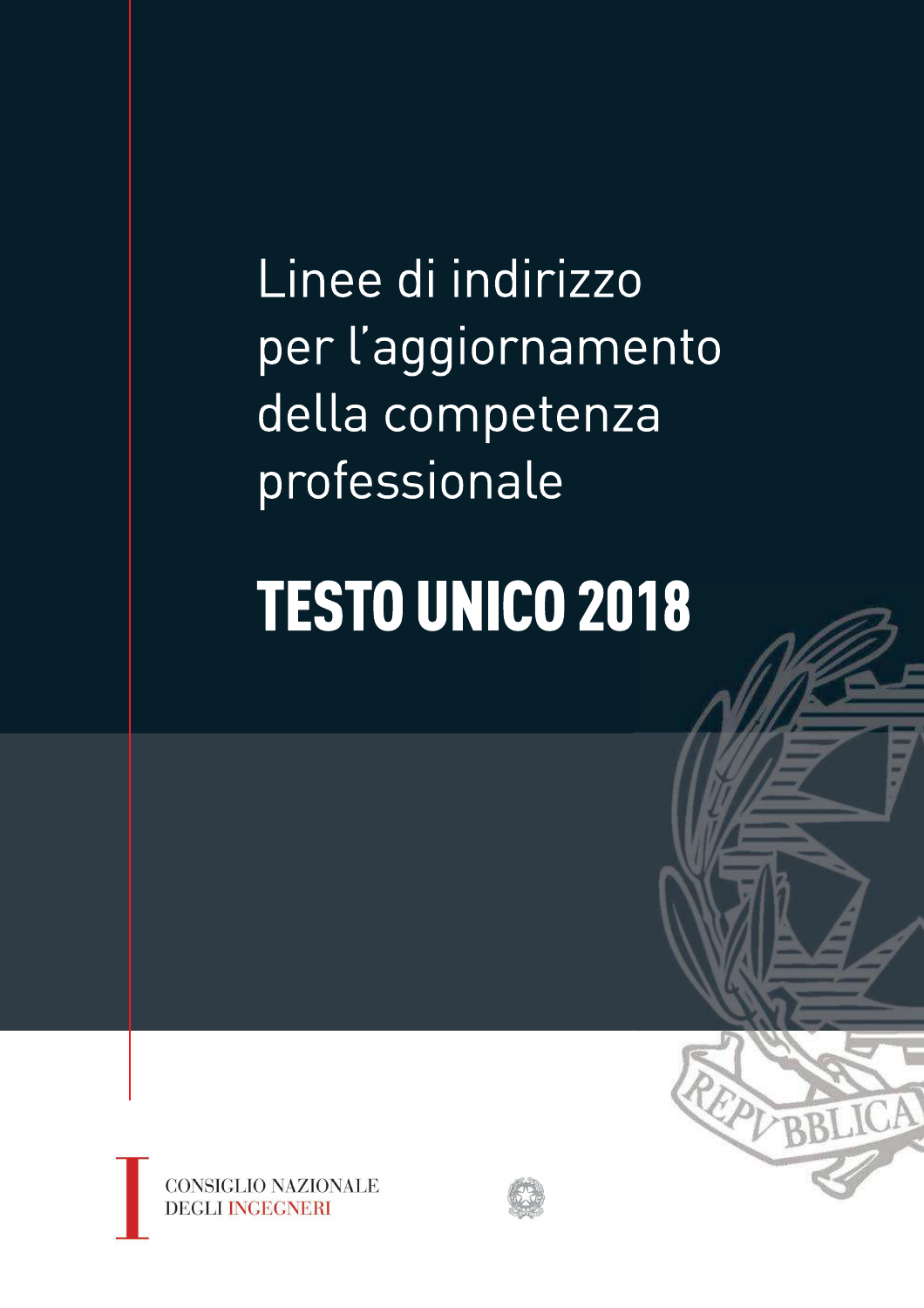TESTO UNICO 2018

# **Sommario**

| 1. Premessa                                  | 3  |
|----------------------------------------------|----|
| 2. Definizioni                               | 3  |
| 3. I crediti formativi professionali (CFP)   | 4  |
| 4. Apprendimento non formale                 | 6  |
| 5. Apprendimento informale                   | 14 |
| 6. Apprendimento formale                     | 17 |
| 7. Autorizzazione                            | 18 |
| 8. Compiti del consiglio nazionale ingegneri | 20 |
| 9. Compiti degli ordini territoriali         | 21 |
| 10. Compiti degli iscritti                   | 22 |
| 11. Esoneri                                  | 22 |
| 12. Controlli e sanzioni                     | 25 |
| 13. FAD                                      | 28 |
| 14. Entrata in vigore                        | 32 |
|                                              |    |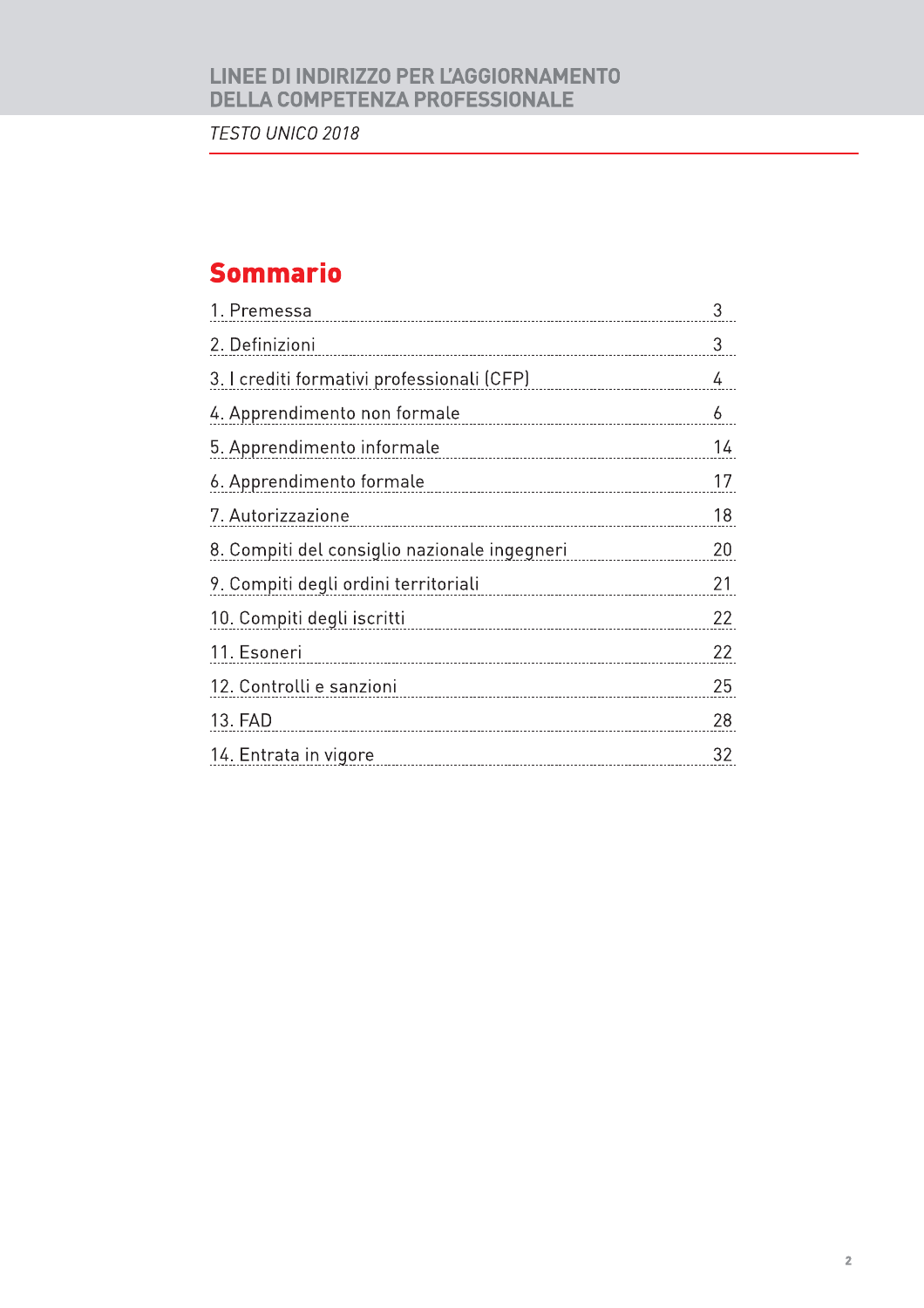**TESTO UNICO 2018** 

### **1. PREMESSA**

Le presenti Linee di Indirizzo per applicazione del "Regolamento per l'aggiornamento della competenza professionale", adottato dal Consiglio Nazionale Ingegneri nella seduta del 21 giugno 2013 e pubblicato sul Bollettino Ufficiale del Ministero della Giustizia n. 13 del 15 luglio 2013 vincolano, in conformità alle previsioni del Regolamento e per il conseguimento delle relative finalità generali, i professionisti, come definiti all'art. 1, comma 1, del D.P.R. 7 agosto 2012, n. 137, gli Ordini territoriali, i rispettivi organi di autogoverno e i loro enti di diretta emanazione e ogni altro soggetto autorizzato dal CNI a erogare attività di formazione professionale continua nel settore dell'Ingegneria ai sensi dell'art. 7 del Regolamento.

Esse sostituiscono, a far data dal 1º gennaio 2018, le linee quida e le circolari esplicative in precedenza emanate, mantenendo la stessa funzione riepilogativa della materia.

L'aggiornamento delle competenze professionali nel settore dell'Ingegneria persegue i seguenti obiettivi:

- la VALORIZZAZIONE della libertà, della responsabilità e dell'autonomia formativa degli iscritti all'Albo degli Ingegneri;

- la PROMOZIONE di idee innovative, attraverso il confronto tra percorsi formativi liberi;

- il COINVOLGIMENTO degli iscritti nell'apprendimento informale, non formale e formale, per consentire che ogni professionista ingegnere costituisca una risorsa dinamica per la società;

- l'INCENTIVAZIONE delle funzioni di orientamento e di accompagnamento alla professione dell'ingegnere, in particolare per i più giovani;

- la VALORIZZAZIONE della certificazione delle competenze;

- l'IMPLEMENTAZIONE nel tempo di un modello formativo proattivo che impedisca la cristallizzazione delle diverse competenze riconducibili al settore dell'ingegneria e permetta ai professionisti di accrescere le proprie conoscenze, di esplorare ambiti diversi e delineare scenari inediti.

#### 2. DEFINIZIONI

### (cfr. art. 2 Regolamento)

Ai fini dell'applicazione delle presenti Linee di indirizzo, oltre alle definizioni di cui all'art. 2 del Regolamento che si intendono qui integralmente recepite, si rilevano le sequenti ulteriori definizioni: - Regolamento: il Regolamento per l'aggiornamento della competenza professionale (pubblicato

nel Bollettino Ufficiale del Ministero della Giustizia n. 13 del 15 luglio 2013).

- Linee di indirizzo: le Linee di indirizzo per l'applicazione del Regolamento per l'aggiornamento della competenza professionale approvate dal CNI.

- Ordine territoriale o Ordine: l'Ordine territoriale degli ingegneri.

- Provider: il soggetto autorizzato a erogare attività di formazione professionale continua ai sensi dell'art. 7 del Regolamento.

- Responsabile scientifico: il soggetto che garantisce con la sua esperienza e autorevolezza il contenuto scientifico dell'evento.

- Tutor: il soggetto che interagisce con gli iscritti che partecipano all'evento per dare riscontro alle loro esigenze formative e ne riferisce ai promotori e ai docenti chiamati a intervenire.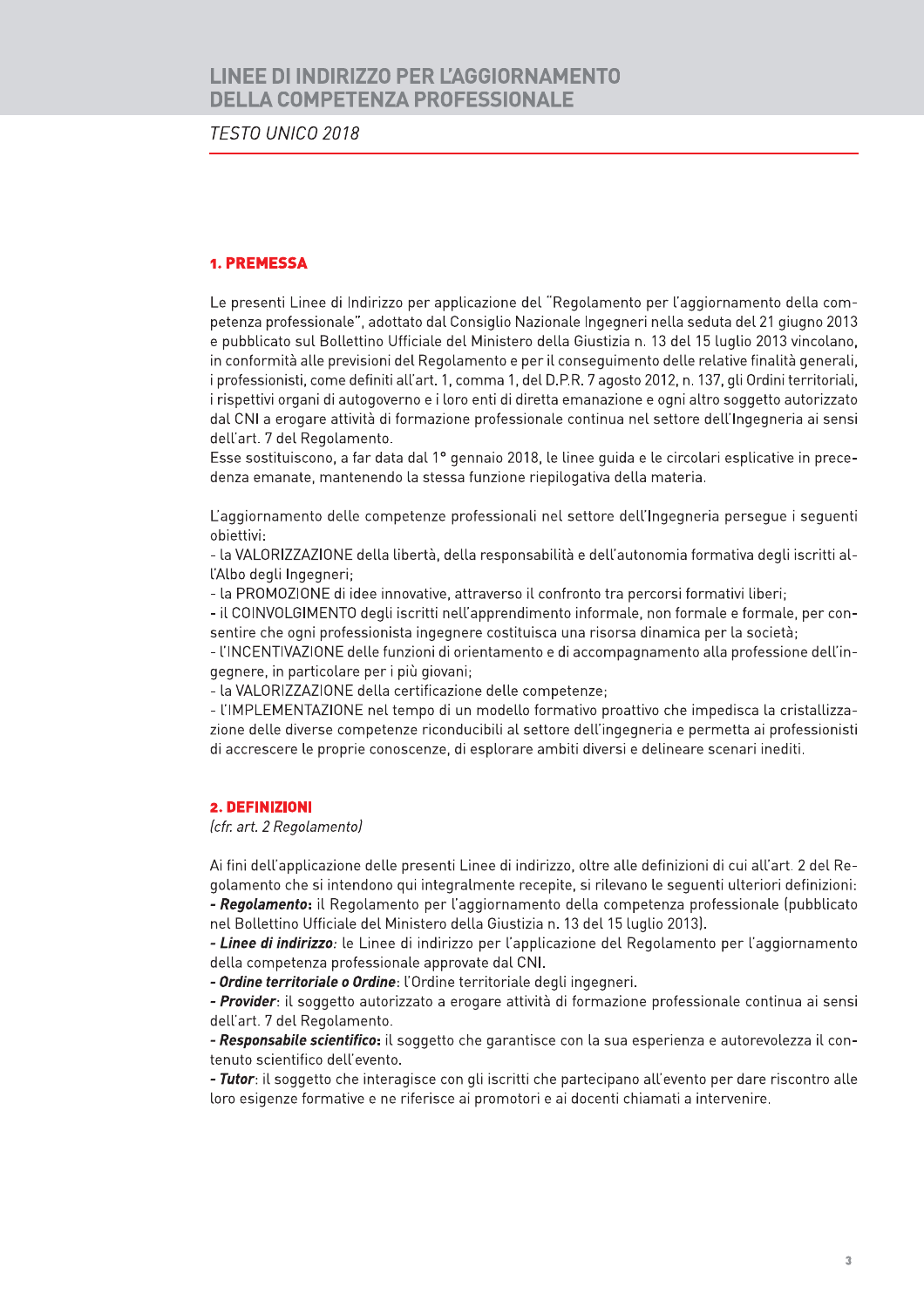### **TESTO UNICO 2018**

#### 3. I CREDITI FORMATIVI PROFESSIONALI (CFP)

(cfr. art. 3 Regolamento)

Per esercitare la professione, l'iscritto all'albo deve risultare in possesso di un minimo di 30 CFP. Gli iscritti possono conseguire CFP in ogni area formativa indipendentemente dal proprio settore di iscrizione.

Fanno eccezione i 5 CFP di cui all'art. 3, comma 9 del Regolamento, relativi a "etica e deontologia professionale", che devono essere conseguiti dagli iscritti obbligatoriamente entro il 31 dicembre dell'anno solare successivo a quello di iscrizione.

### 3.1 Prima iscrizione di soggetti in possesso di un titolo professionale conseguito all'estero e riconosciuto equivalente al titolo di ingegnere

A tutti i soggetti in possesso di un titolo professionale conseguito in un ordinamento diverso da quello italiano e riconosciuto equivalente al titolo di ingegnere, i quali si iscrivano all'Albo degli Ingegneri presso uno degli Ordini territoriali, alla data di iscrizione sono riconosciuti 60 CFP iniziali indipendentemente dalla data di conseguimento della laurea o di superamento dell'esame di Stato.

#### 3.2 Cancellazione ed eventuale reiscrizione

Ai sensi dell'art. 3, comma 7 del Regolamento, in caso di cancellazione dall'Albo dopo il 1º gennaio 2014 sono decurtati al soggetto interessato n. 30 CFP per ogni anno solare in cui il medesimo risulterà non iscritto.

In caso di successiva reiscrizione, all'interessato sarà riconosciuto un numero di CFP pari a quelli in suo possesso al 1º gennaio dell'anno in cui è avvenuta la cancellazione, detratti 30 CFP per ogni anno solare in cui l'interessato non è risultato iscritto all'Albo.

Qualora, per effetto della decurtazione di cui al cpv. precedente, il numero di CFP in possesso del professionista nuovamente iscritto all'Albo risultasse inferiore a 0, gli saranno comunque riconosciuti 0 CFP.

In deroga alle precedenti previsioni, nel caso di richiesta di reiscrizione di soggetti in possesso di meno di 30 CFP, potranno essere riconosciuti, all'atto della reiscrizione, eventuali CFP necessari al raggiungimento della soglia di 30 CFP ottenuti mediante la freguenza di eventi formativi organizzati da Ordini territoriali, Provider autorizzati ai sensi dell'art. 7 del Regolamento e Consiglio Nazionale Ingegneri tenutesi negli ultimi 12 mesi antecedenti alla domanda, previa presentazione degli attestati di frequenza rilasciati dagli stessi.

Il passaggio da una Sezione all'altra dell'Albo o l'iscrizione a un'ulteriore Sezione dell'Albo non costituiscono ipotesi di cancellazione e nuova iscrizione all'Albo.

Gli iscritti agli Ordini territoriali in regime di sospensione possono proseguire la propria attività di formazione non formale con riconoscimento di CFP; gli stessi non possono invece aver riconosciuta l'attività di formazione informale.

#### 3.3. Modalità di calcolo dei CFP

Durante l'anno solare l'anagrafe nazionale dei crediti professionali registra tutte le partecipazioni a eventi formativi autorizzati al rilascio di CFP da parte degli iscritti, senza effettuare il conteggio totale dei CFP maturati sino a quella data. Il conteggio totale dei CFP maturati da ogni singolo professionista viene effettuato una sola volta per anno solare alla data del 31 dicembre.

La soglia dei 120 CFP (art. 3, comma 6, Regolamento per l'aggiornamento della competenza professionale) è intesa come limite massimo di CFP che ogni iscritto può conseguire alla data del 31 dicembre di ogni anno. La verifica riguardo al superamento di tale limite massimo è, pertanto, ef-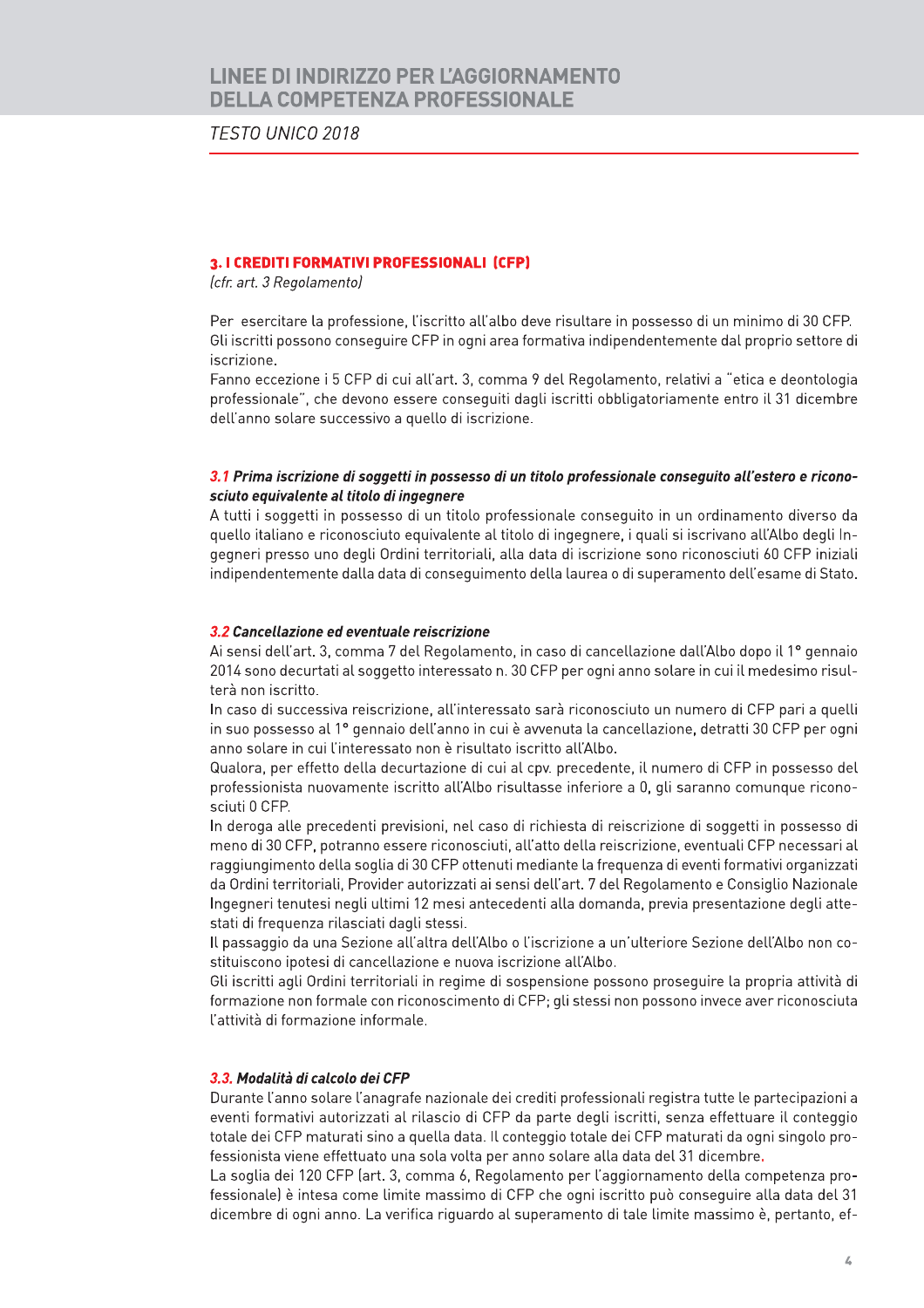### **TESTO UNICO 2018**

fettuata in pari data, successivamente alla detrazione di 30 CFP di cui all'articolo 3, comma 7 del Regolamento.

L'algoritmo di calcolo è il seguente:

CFP inizio nuovo anno = CFP inizio anno precedente - 15/30(\*) CFP + CFP accumulati + CFP per esoneri concessi nell'anno.

(\*) In caso di prima iscrizione durante l'anno solare verrà applicata la sequente regola:

a) iscrizioni dall'1 Gennaio al 30 Giugno: alla fine dell'anno saranno detratti 30 CFP

b) iscrizioni dall'1 Luglio al 31 Dicembre: alla fine del primo anno verranno detratti 15 CFP. Esempio:

CFP al  $1/1/2017$  = CFP al  $1/1/2016$  –  $15/30(*)$  CFP + CFP accumulati nel 2016 + CFP per esoneri concessi nell'anno 2016.

La data di assegnazione dei CFP coincide con la data di fine evento per gli eventi Frontali e con quella dell'esame finale per gli eventi erogati in modalità FAD.

### 3.4 Aggiornamento periodico dei CFP per i professionisti che risultino in possesso di un numero di CFP inferiore a 30 alla data del 1 gennaio

Nei confronti dei professionisti che, alla data del 1 gennaio, risultino in possesso di un numero di CFP inferiore a 30, si procederà all'aggiornamento automatico dei CFP maturati e registrati nell'anagrafe nazionale dei crediti con cadenza trimestrale (1º aprile, 1º luglio, 1º ottobre) fino all'eventuale superamento della soglia di 30 CFP. Essi sono comunque considerati in regola con gli obblighi della formazione già dal momento dell'acquisizione di un numero di CFP che consenta loro di raggiungere la soglia dei 30 CFP, anche se l'aggiornamento trimestrale dell'anagrafe non sia ancora stato effettuato.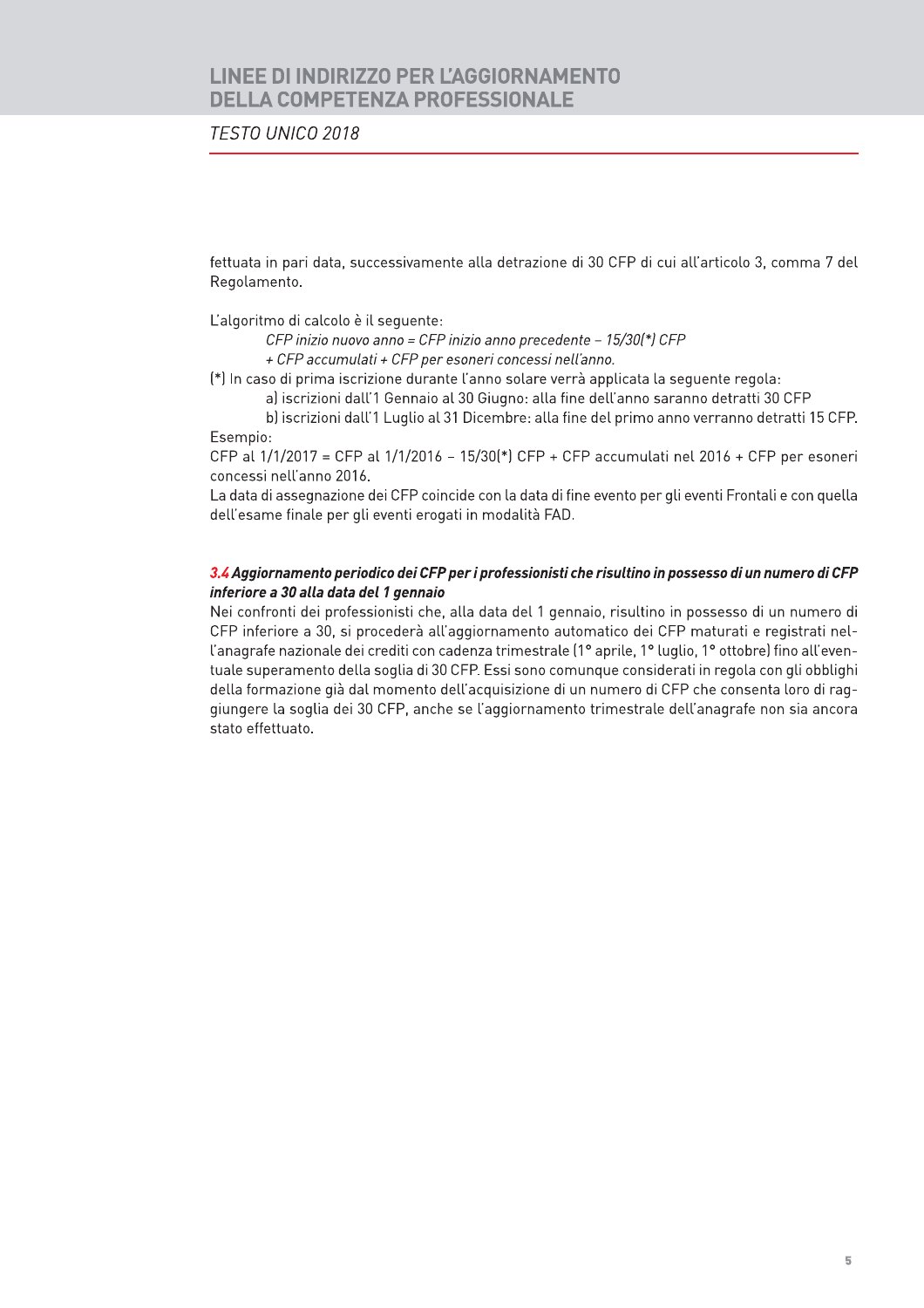**TESTO UNICO 2018** 

### **4. APPRENDIMENTO NON FORMALE**

(cfr. art. 4 Regolamento)

Le attività di formazione professionale continua per l'apprendimento non formale riconoscibili per il conseguimento di CFP, oltre a quelle di cui all'art.4, comma 5 del Regolamento, sono esclusivamente quelle organizzate direttamente ed esclusivamente dagli Ordini territoriali, dai Provider e dal CNI.

L'Ordine o il Provider può avvalersi di Partner o Sponsor nel rispetto di quanto specificato di seguito. Sulla base di quanto previsto dall'art. 4 del Regolamento è fatto divieto per l'Ordine o il Provider, che rappresenta l'unico responsabile nei confronti del CNI, di autorizzare il riconoscimento di CFP per eventi organizzati da altri soggetti.

Gli Ordini territoriali e i Provider non necessitano dell'autorizzazione del CNI per l'acquisizione sul libero mercato di beni e servizi utili per l'organizzazione delle attività formative. A titolo esemplificativo, gli Ordini e i Provider possono affidare a società private attività di segreteria, nonché attività a carattere tipografico o logistico, mantenendo la responsabilità scientifica e organizzativa delle attività formative.

Gli Ordini territoriali e i Provider possono organizzare eventi formativi di apprendimento non formale, mantenendo obbligatoriamente la responsabilità scientifica dell'evento, con la collaborazione, da formalizzare per iscritto e caricare obbligatoriamente in piattaforma, di altri soggetti, che assumono la qualifica di Partner o Sponsor.

#### 4.1 Forme di collaborazione con soggetti Partner

Si definisce Partner un'organizzazione, associazione (comprese Federazioni, Fondazioni e Consulte afferenti al sistema ordinistico) o altro ente pubblico o privato, di natura non commerciale, che supporta l'Ordine o il Provider nella realizzazione dell'evento attraverso la messa a disposizione non onerosa di beni e servizi di natura scientifica, tecnologica o organizzativa.

Nelle locandine e nei programmi i loghi o le denominazioni dei Partner devono essere preceduti dalla seguente dicitura: "Evento realizzato in collaborazione con ........ (NOME PARTNER)" con logo di dimensioni non prevalenti rispetto al logo dell'Ordine o Provider.

L'Ordine o il Provider deve garantire la riservatezza degli elenchi e indirizzi sia dei partecipanti che degli invitati che possono essere trasmessi al Partner esclusivamente nel caso in cui il partecipante abbia espresso specifico consenso.

È richiesta la trasparenza dei rapporti con soggetti Partner mediante la formalizzazione per iscritto di convenzioni e contratti di partenariato che indichino in modo esplicito le obbligazioni di entrambi i contraenti. La formalizzazione scritta è facoltativa nel caso di partenariato con enti pubblici.

In ogni caso devono essere sempre rispettate tutte le sequenti condizioni:

a. rilascio dell'attestato a firma esclusiva dell'Ordine o del Provider e redatto nel rispetto del modello fornito sulla piattaforma. Ciò vale anche in caso di eventi che rilasciano titoli o ore di aggiornamento in materie abilitanti per legge; è vietato rilasciare due o più attestati di partecipazione a firma di soggetti diversi, o un attestato con più firme e loghi diversi da quello dell'ordine o provider;

b. Il titolare del trattamento dei dati personali forniti in fase di iscrizione a norma dell'art. 4 del D.Lgs. 196/2003 deve essere l'Ordine o il Provider;

c. l'Ordine o il Provider deve provvedere alla sottoscrizione della lettera di incarico ai docenti non dipendenti dal Partner da caricare in piattaforma;

d. la raccolta delle iscrizioni deve essere svolta dall'Ordine o dal Provider. È fatto divieto di affidare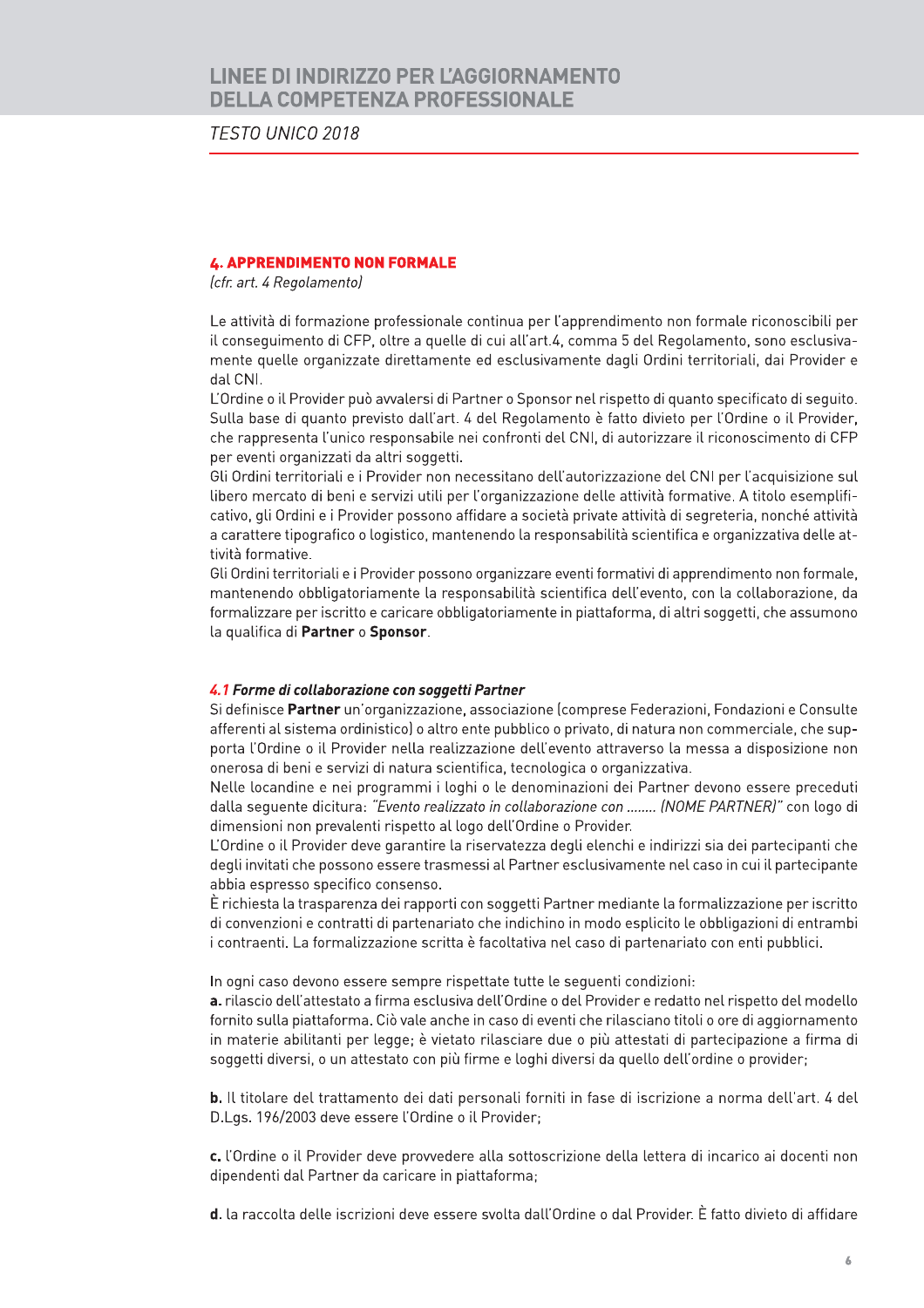**TESTO UNICO 2018** 

tale attività al Partner. È possibile affidare il servizio di raccolta delle iscrizioni a società/enti riconducibili al Provider/Ordine, o ad altre società, mediante la formalizzazione dell'affidamento con contratto scritto, da caricare in piattaforma;

e. la titolarità delle quote di iscrizioni, il cui incasso può essere delegato anche a società/enti riconducibili al Provider/Ordine, o ad altre società, mediante la formalizzazione dell'affidamento con contratto scritto, da caricare in piattaforma, è di competenza dell'Ordine o del Provider.

#### 4.2 Forme di collaborazione con soggetti Sponsor

Per Sponsor si intende qualsiasi soggetto privato avente finalità commerciali che fornisce finanziamenti, risorse o servizi ad un Ordine o Provider in cambio di attività promozionali e/o spazi pubblicitari come di seguito regolamentati.

Il contributo finanziario o di risorse messo a disposizione dello Sponsor non può in nessun caso condizionare i contenuti formativi, l'organizzazione e la gestione dell'attività formativa e deve essere formalizzato mediante contratto scritto che indichi in modo esplicito le obbligazioni di entrambi i contraenti.

Ordini e Provider sono gli unici soggetti responsabili dell'uso corretto della sponsorizzazione. L'Ordine o il Provider deve garantire la riservatezza degli elenchi e indirizzi sia dei partecipanti sia degli invitati che possono essere trasmessi allo Sponsor esclusivamente nel caso in cui il partecipante abbia espresso specifico consenso, facoltativo al momento dell'iscrizione.

In ogni caso devono essere sempre rispettate tutte le seguenti condizioni:

a. rilascio dell'attestato a firma esclusiva dell'Ordine o del Provider e redatto nel rispetto del modello fornito sulla piattaforma. Ciò vale anche in caso di eventi che rilasciano titoli o ore di aggiornamento in materie abilitanti per legge; è vietato rilasciare due o più attestati di partecipazione a firma di soggetti diversi, o un attestato con più firme e loghi diversi da quello dell'Ordine o Provider. Un esempio di attestato rilasciato deve essere caricato in piattaforma;

b. il titolare del trattamento dei dati personali forniti in fase di iscrizione a norma dell'art. 4 del D.Lgs. 196/2003 deve essere l'Ordine o il Provider:

c. l'Ordine o il Provider deve provvedere alla sottoscrizione della lettera di incarico ai docenti non dipendenti dal Partner da caricare in piattaforma;

d. la raccolta delle iscrizioni deve essere svolta dall'Ordine o dal Provider. È fatto divieto di affidare tale attività al Partner. È possibile affidare il servizio a società/enti riconducibili al Provider/Ordine, o ad altre società, mediante la formalizzazione dell'affidamento con contratto scritto, da caricare in piattaforma;

e. la titolarità delle quote di iscrizioni, il cui incasso può essere delegato anche a società/enti riconducibili al Provider/Ordine, o ad altre società, mediante la formalizzazione dell'affidamento con contratto scritto, da caricare in piattaforma, è di competenza dell'Ordine o del Provider.

Nelle locandine e programmi i loghi o le denominazioni degli sponsor devono essere preceduti dalla sequente dicitura: "Evento realizzato con il contributo incondizionato di ..... (NOME SPONSOR)", con eventuale logo di dimensioni non prevalenti rispetto al logo dell'Ordine o Provider.

Nel caso di eventi svolti con uno o più Sponsor, è vietata la partecipazione come relatori, per una durata complessiva superiore ai 2/3 della durata dell'evento, di personale legato agli Sponsor da contratto di lavoro dipendente o di altro tipo di collaborazione stabile.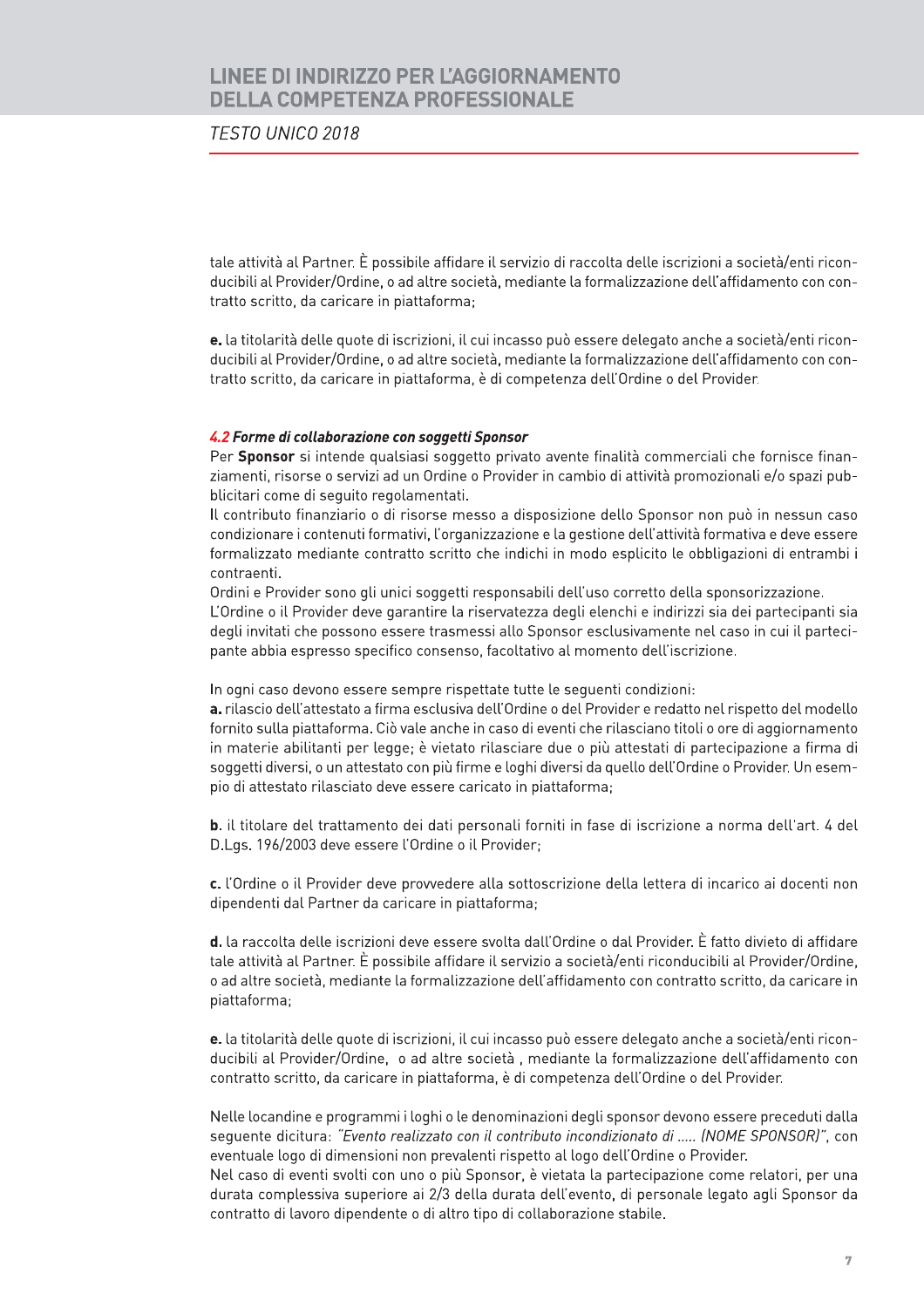**TESTO UNICO 2018** 

Al fine di evitare condizionamenti occulti, tutte le forme di collaborazione e di sponsorizzazione devono essere improntante ai sequenti principi:

a. Evidenza: tutti i partecipanti ad un evento devono essere chiaramente informati della presenza di sponsor;

**b. Trasparenza:** tutti i rapporti di collaborazione e sponsorizzazione devono essere regolamentati; in locandina, deve essere esplicitata l'eventuale affiliazione e la qualifica del relatore;

c. Regolamentazione: per tutti gli eventi devono essere regolamentate le modalità delle forme di pubblicità e sponsorizzazione e gli accordi sottoscritti devono essere resi disponibili attraverso il loro caricamento obbligatorio in piattaforma.

La pubblicità e le attività promozionali di qualsiasi genere non devono interferire con l'attività di formazione e aggiornamento professionale.

E' vietata la pubblicità di qualsiasi tipo di bene (prodotto o servizio) direttamente nelle aule in cui viene effettivamente svolta l'attività di formazione e aggiornamento professionale con modalità frontale e nei materiali cartacei ed elettronici utilizzati per la didattica sia con modalità frontale che a distanza (esempio nelle slide proiettate, nelle dispense, ....).

E' consentito che attività pubblicitarie di qualsiasi tipo di bene (prodotto o servizio) possano essere svolte in sedi adiacenti a quelle dedicate esplicitamente all'attività di formazione e aggiornamento professionale (ad esempio nell'area sponsor, registrazione, espositiva, ecc...).

E' consentito che attività pubblicitarie di qualsiasi tipo possano essere svolte prima e dopo l'evento formativo, consentendo la libera partecipazione dei discenti senza alcun vincolo per il rilascio dei CFP previsti dall'evento.

Nel materiale didattico sia in forma cartacea che elettronica è possibile inserire forme di pubblicità solo nelle pagine iniziali e finali. In particolare per il materiale informatico e audio-visivo nessuna pubblicità può essere inserita (sotto forma di "finestre", videate, spot promozionali, etc.) durante lo svolgimento del programma formativo. In entrambi i casi, attività di pubblicità possono essere inserite solo all'inizio o alla fine.

Nell'ambito di un evento formativo è possibile utilizzare prodotti dello Sponsor per effettuare un esempio pratico, purché tale dimostrazione sia limitata e contenuta rispetto alla sua durata.

E' vietata la vendita di materiale da parte dello Sponsor durante eventi formativi.

Durante gli eventi formativi, la dimostrazione pratica di software e strumenti di calcolo/misura, che siano prodotti/venduti/pubblicizzati dallo Sponsor, non potrà essere oggetto di riconoscimento di crediti e potrà essere svolta esclusivamente all'inizio o alla fine dell'evento formativo e in nessun caso potrà essere previsto l'obbligo di partecipazione a tale attività per il rilascio dei crediti.

E' consentita l'apposizione del logo dello Sponsor su:

- programma e locandina dell'evento accompagnato dalla dicitura sopra indicata
- cartellonistica e segnaletica congressuale
- lettera d'accompagnamento al programma
- laccetti porta badge
- penne, blocchi notes e cartelle
- atti congressuali

- cavalierini con ringraziamento sui tavoli durante i servizi di catering (coffee break, lunch, colazioni di lavoro, welcome dinner, cena relatori e moderatori, etc.).

Nel materiale di comunicazione, l'eventuale apposizione del logo dello Sponsor, deve chiaramente indicare che il soggetto svolge il ruolo di Sponsor e deve essere chiaramente distinto da quello dell'organizzatore.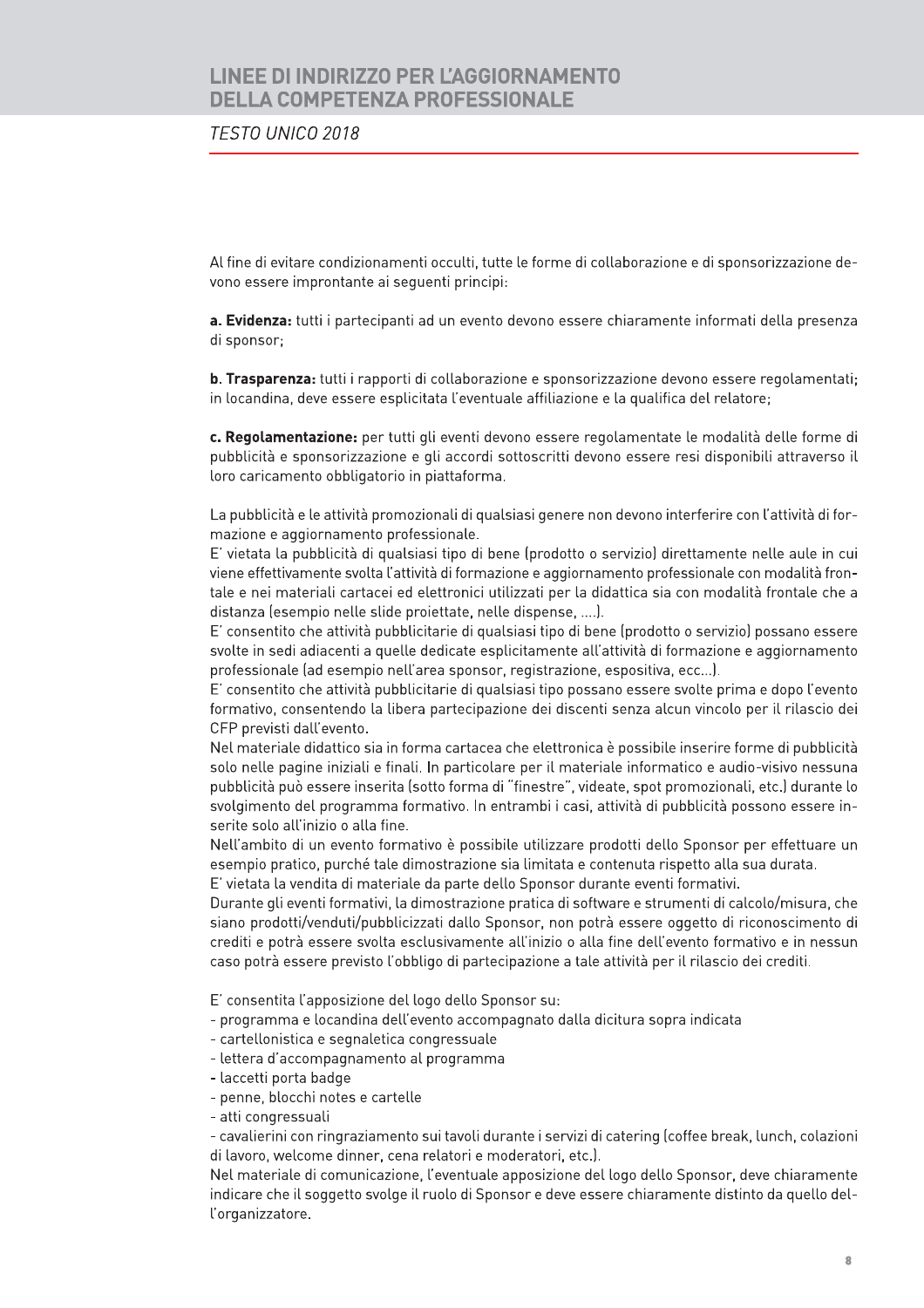### **TESTO UNICO 2018**

Viene allegato il modello di autodichiarazione predisposto dal CNI da sottoscrivere dall'Ordine o dal Provider e da inviare alla piattaforma per il riconoscimento dei crediti.

### 4.3 Organizzazione di eventi in convenzione con altri Ordini, Collegi professionali territoriali ed Enti Pubblici.

Ordini e Provider possono organizzare, mantenendone obbligatoriamente la responsabilità scientifica, eventi formativi di apprendimento non formale in collaborazione con altri Ordini o Collegi professionali o con Enti Pubblici, anche mediante la stipula di apposite convenzioni che definiscano le reciproche obbligazioni.

### 4.4. Conflitto di interessi

Per conflitto di interessi si intende la condizione in cui un soggetto svolge contemporaneamente due ruoli differenti con possibilità di interferenza dell'uno sull'altro.

Al fine di informare i discenti su possibili conflitti d'interesse nel caso in cui un relatore o moderatore o formatore abbia in essere un qualunque rapporto di dipendenza, collaborazione o consulenza con una azienda che distribuisca e commercializzi prodotti direttamente collegati al settore oggetto dell'evento formativo, occorre dichiarare tale rapporto all'inizio dell'intervento, qualora non esplicitato con chiarezza nel programma.

#### 4.5 Tipologie di eventi, freguenza e modalità di apprendimento

#### 4.5.1 CORSI

I Corsi di formazione sono eventi di formazione e aggiornamento che hanno lo scopo di accrescere le competenze dei partecipanti in uno specifico settore e di fornire utili strumenti nel contesto in cui il professionista opera.

Gli argomenti trattati nei Corsi attengono a questioni tecniche nel settore dell'ingegneria o a questioni di interesse professionale.

I corsi possono prevedere moduli formativi di tipo sia teorico, sia pratico.

Nell'ambito di un singolo evento, il tempo assegnato ai docenti collegati in videoconferenza non può superare il 20% della sua durata complessiva.

Al termine del corso, è obbligatoria la verifica di apprendimento Al termine del corso, è obbligatoria la verifica di apprendimento (sotto forma di esame orale, test, quiz, domande aperte, ecc.). Il superamento della verifica di apprendimento deve essere attestato dal docente incaricato della verifica formativa, che dovrà comunicare all'Ordine/Provider l'elenco di coloro che hanno conseguito un punteggio almeno sufficiente al fine del caricamento in piattaforma.

I test di verifica dell'apprendimento devono essere svolti al termine dell'evento e consegnati prima dell'uscita dall'aula. Tale documentazione deve essere conservata dall'Ordine/Provider ed inviata al CNI su richiesta e/o esibita in caso di controllo in sede.

Deve essere allegato in piattaforma, al momento della richiesta di riconoscimento dei CFP, un facsimile del test di esame.

### E' obbligatorio acquisire la scheda di valutazione della qualità dell'evento frontale.

I relatori sono obbligati a trasmettere i loro CV agli organizzatori dell'evento o del corso, ai fini della relativa pubblicazione sulla piattaforma.

Il criterio di attribuzione dei corrispondenti CFP è quello indicato nell'Allegato A del Regolamento (1 ora= 1 CFP).

L'attribuzione dei CFP previsti dall'evento o dal corso è subordinata all'accertamento della presenza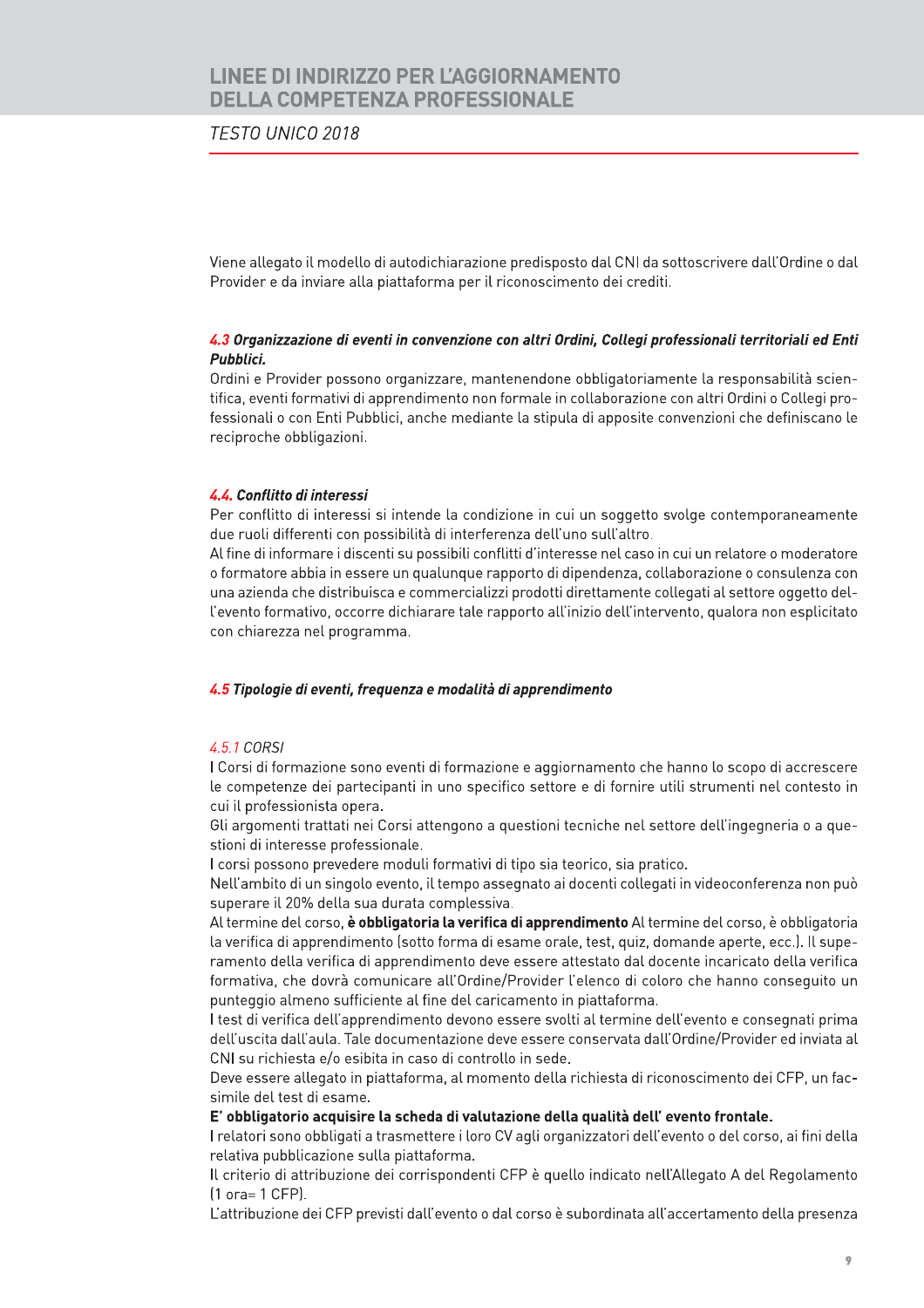### **TESTO UNICO 2018**

dei partecipanti pari all'intera durata complessiva dell'evento se articolato in un giorno, ad almeno il 90 % della durata complessiva dell'evento o del corso se articolato in più giorni.

Il numero massimo di partecipanti all'evento nel suo complesso, anche nel caso in cui esso sia aperto ad altre categorie professionali, è pari a 100.

La comunicazione dell'evento all'Ordine territoriale, per le finalità di controllo e monitoraggio di cui all'art.9 del Regolamento per l'aggiornamento della competenza professionale, è effettuata mediante la piattaforma in via automatica.

#### 4.5.2 CORSI O SEMINARI ARII ITANTI PER LEGGE

I corsi e i seminari abilitanti per legge o di aggiornamento delle abilitazioni (quali, ad es., quelli in materia di tutela della salute e della sicurezza nei luoghi di lavoro ex D.Lgs. n. 81 del 9 aprile 2008 e di prevenzioni incendi ex D.P.R. n. 151 del 1 agosto 2011) consentono il conseguimento dei relativi CFP esclusivamente se organizzati dagli Ordini territoriali o da Provider che siano contemporaneamente soggetti specificatamente autorizzati dalla legge a rilasciare il relativo titolo abilitante. Il criterio di attribuzione dei corrispondenti CFP sarà quello indicato nell'Allegato A del Regolamento (1 ora= 1 CFP), al netto di saluti iniziali, pause e verifica di apprendimento.

#### E' obbligatorio acquisire la scheda di valutazione della qualità dell'evento.

I CV dei relatori sono obbligatori e dovranno essere caricati sulla piattaforma.

Il numero massimo di partecipanti è determinato dalla normativa specifica.

#### 4.5.3. SEMINARI

I Seminari sono incontri di approfondimento su tematiche attuali di interesse collettivo e hanno lo scopo di creare uno spazio di confronto e di riflessione comune.

Gli argomenti trattati devono essere di natura tecnica attinente l'ingegneria o di interesse professionale.

Nei Seminari le ore computabili per l'attribuzione dei CFP dovranno essere minori o uguali a 6 (sei). Il computo delle ore e dei relativi CFP deve essere al netto di saluti iniziali e pause.

I CFP sono riconosciuti solo per la presenza all'intera durata complessiva prevista.

Il collegamento di docenti in videoconferenza non può superare il 20% della durata formativa dell'evento.

#### E' obbligatorio acquisire la scheda di valutazione della qualità dell'evento.

I CV dei relatori sono obbligatori e dovranno essere caricati sulla piattaforma.

Il numero massimo di partecipanti all'intero evento, incluse altri eventuali categorie professionali, è 200. La comunicazione dell'evento all'Ordine territoriale, per il controllo e monitoraggio di cui all'art.9 del Regolamento per l'aggiornamento della competenza professionale, viene fatta dalla piattaforma in automatico.

#### 4.5.4 CONVEGNI E CONFERENZE

I convegni e le conferenze sono incontri divulgativi su tematiche attuali di interesse collettivo. Le peculiari caratteristiche di attività formative quali convegni e conferenze, di cui all'Allegato A del Regolamento, costituite anche da parti di natura istituzionale, necessitano dell'identificazione precisa delle parti adibite esclusivamente ad attività formativa.

I corrispondenti CFP saranno, infatti, attribuiti unicamente per tali parti, secondo il criterio e i limiti indicati nel menzionato Allegato A (1 ora = 1 CFP, per un massimo di 3 CFP/evento).

I CFP sono riconosciuti solo per la presenza all'intera durata complessiva prevista e non possono superare i 9 CFP / anno ai sensi dell'allegato A del Regolamento.

Non è previsto un numero massimo di partecipanti. I CV dei relatori non sono obbligatori.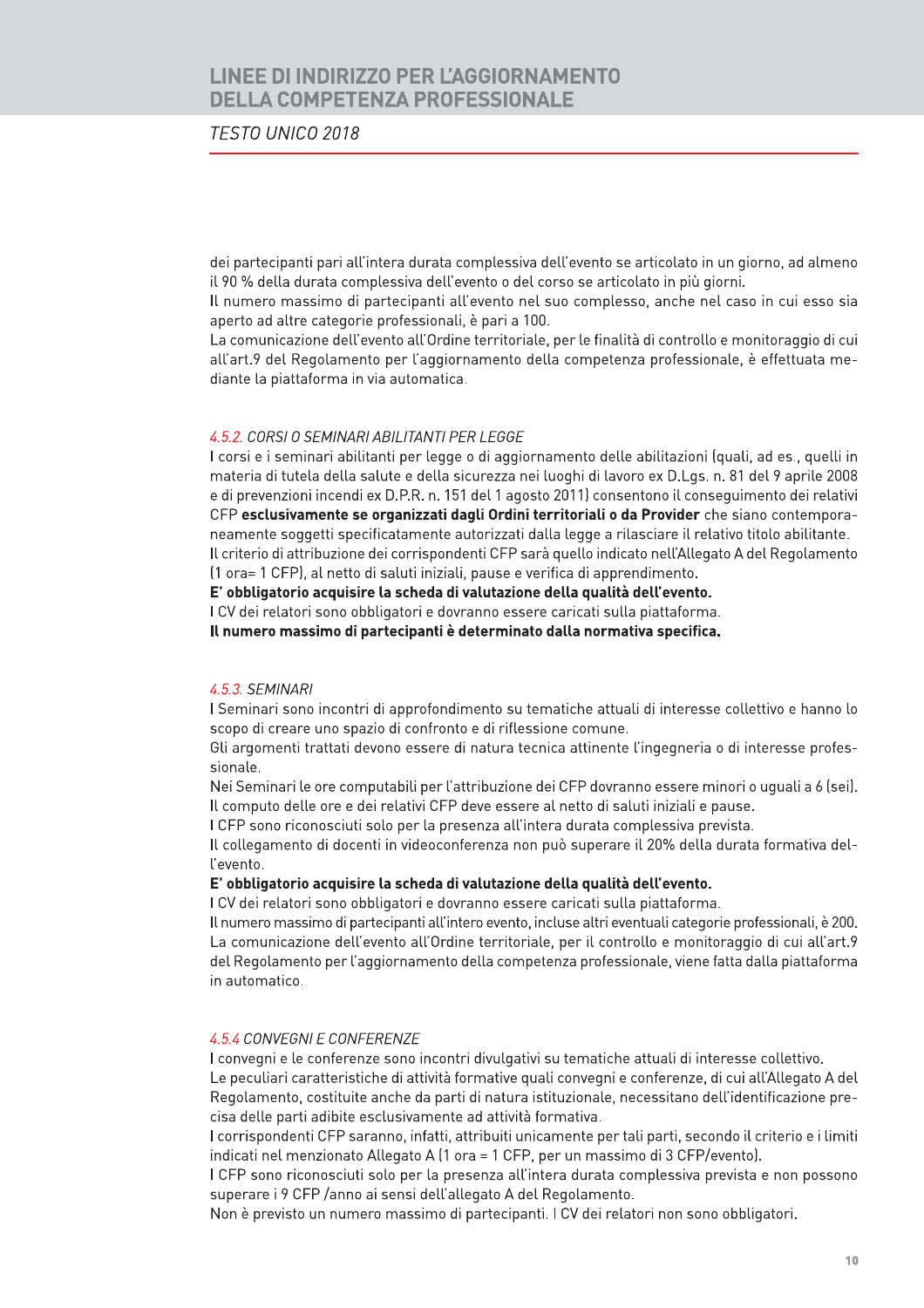### **TESTO UNICO 2018**

#### 4.5.5 VISITE TECNICHE QUALIFICATE A SITI DI INTERESSE

Le visite tecniche hanno lo scopo di approfondire particolari aspetti tecnici e scientifici.

Dal computo della durata complessiva delle visite tecniche qualificate a siti di interesse, organizzate da soggetti formatori autorizzati, dovranno essere esclusi i tempi di trasferta e le parti non prettamente tecniche, fatti salvi i criteri e i limiti previsti nell'Allegato A del Regolamento per l'attribuzione dei corrispondenti CFP (1 ora = 1 CFP, per un massimo di 3 CFP/evento).

L'Ordine territoriale/Provider organizzatore della visita tecnica dovrà individuare, anche nella stessa persona, un responsabile tecnico e un responsabile organizzativo dell'iniziativa.

I CFP sono riconosciuti solo per la presenza all'intera durata complessiva prevista e non possono superare i 9 CFP /anno ai sensi dell'allegato A del Regolamento.

La visita tecnica organizzata da un Ordine territoriale può svolgersi anche fuori provincia o all'estero.

### 4.5.6 EVENTI FORMATIVI ORGANIZZATI ALL'INTERNO DI MANIFESTAZIONI FIERISTICHE/MOSTRE CON-**VEGNO**

Gli eventi formativi che si svolgono all'interno di manifestazioni fieristiche, mostre convegno o similari, indipendentemente dalle rispettive caratteristiche e modalità di organizzazione, sono classificati sempre come Convegni.

È fatto divieto di organizzare eventi all'interno di stand di aziende o enti.

Per la partecipazione a Convegni promossi all'interno della stessa manifestazione sono riconosciuti al massimo 3 CFP/giorno. Pertanto, l'iscritto il quale, nello stesso giorno, partecipi a più convegni promossi all'interno della medesima manifestazione fieristica e ne chieda la registrazione all'Anagrafe dei crediti, a fine anno, si vedrà automaticamente assegnati al massimo 3 CFP/giorno.

Sono legittimati al rilascio dei CFP derivanti dalla partecipazione agli eventi formativi disciplinati dal presente articolo, anche soggetti che non siano in possesso dell'autorizzazione di cui all'art. 7 del Regolamento per l'aggiornamento della competenza Professionale, previo invio al CNI, almeno 30 gg di anticipo sulla data dell'evento, di una conforme richiesta di riconoscimento.

Qualora l'evento formativo sia organizzato da un Provider, la richiesta di riconoscimento dell'evento deve essere inoltrata obbligatoriamente al CNI.

### 4.5.7 CONGRESSI NAZIONALI E INTERNAZIONALI

In caso di Congressi Nazionali o Internazionali o di eventi nazionali di alta rilevanza per il settore dell'ingegneria, possono rilasciare CFP anche soggetti organizzatori non preventivamente autorizzati dal CNI ai sensi dell'art. 7 del Regolamento per l'aggiornamento della Competenza Professionale. La conforme richiesta di rilascio di CFP deve essere trasmessa al CNI con almeno 30 gg di anticipo sulla data dell'evento.

Per gli eventi di cui al presente articolo, la valutazione riguardo all'ammissibilità del rilascio di CFP è di esclusiva competenza del Consiglio Nazionale degli Ingegneri.

#### 4.5.8 DIMOSTRAZIONI TECNICHE

Le dimostrazioni tecniche sono eventi di presentazione, classificabili come CONVEGNI, di particolari soluzioni tecniche o tecnologiche innovative riguardanti prodotti e/o servizi, organizzati dall'azienda produttrice o da rivenditori. In tali casi il riconoscimento di CFP sarà così regolamentato:

- $-1$  CFP = 1 ora evento;
- massimo 2 CFP per singolo evento;
- divieto di svolgimento evento nello stand di un espositore o all'interno di
- manifestazioni fieristiche/mostre.

Le aziende interessate devono essere accreditate dal CNI per l'organizzazione di tali eventi in spe-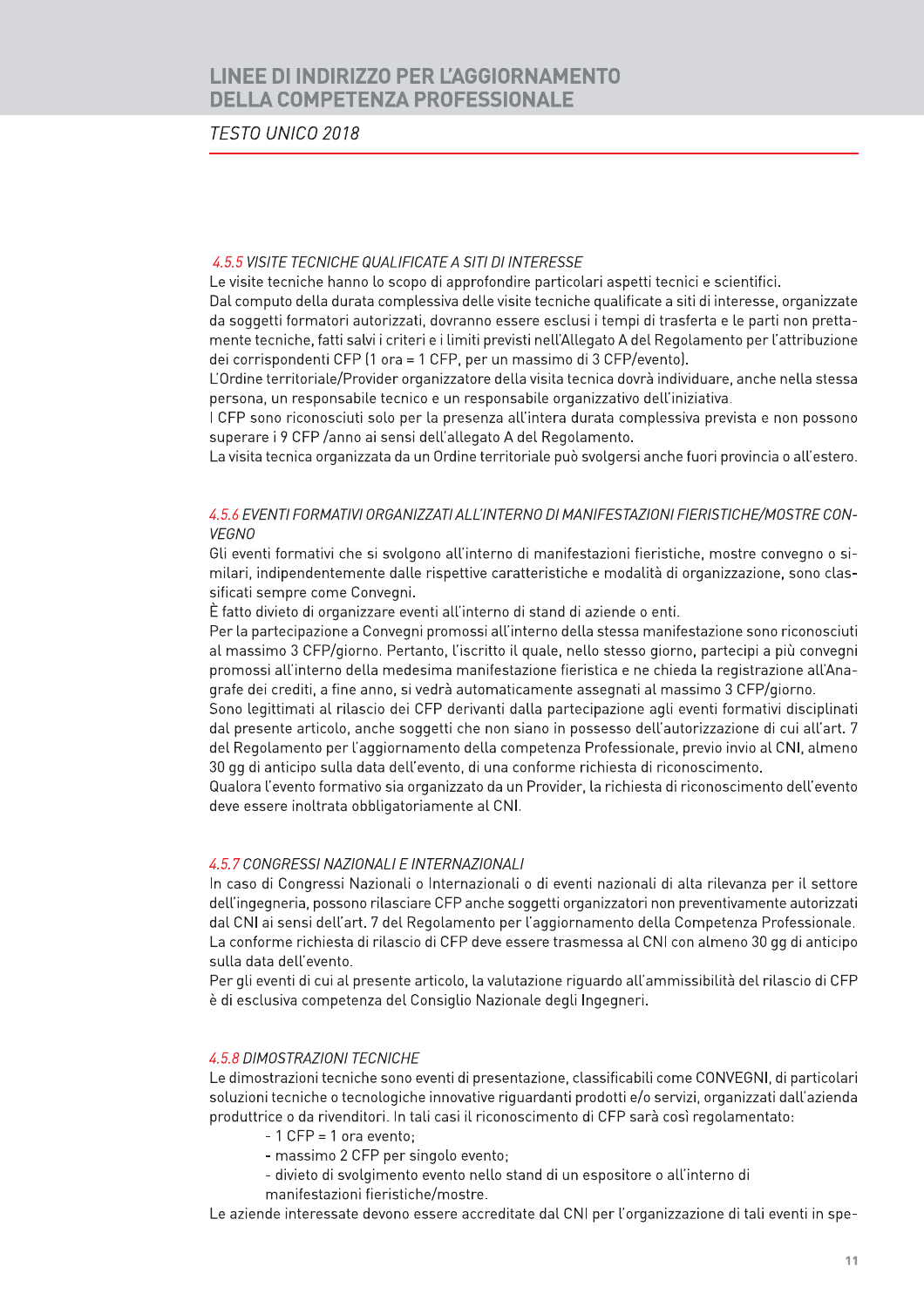### **TESTO UNICO 2018**

cifici ambiti tecnologici. Tale autorizzazione riguarda esclusivamente eventi sopra descritti e non può essere assimilata all'autorizzazione di cui all'art. 7 del Regolamento per l'aggiornamento della Competenza Professionale.

Successivamente all'autorizzazione di cui sopra, il riconoscimento dei CFP sarà a cura esclusiva del CNI. I CFP sono caricati nell'Anagrafe dai soggetti organizzatori.

### 4.6 Stage e tirocini

Al termine dello svolgimento di stage formativi attinenti all'ingegneria di durata minima di 3 mesi e frequenza di almeno 20 ore settimanali, possono essere riconosciuti i sequenti CFP:

- 5 CFP per stage, alla data di conclusione;
- massimo uno stage per anno solare;
- nel caso di stage svolti all'estero è possibile assegnare
- i 5 CFP per stage di durata minima di due mesi.

Ai fini del riconoscimento dei CFP occorre inviare per il tramite della piattaforma nazionale, entro il 31 gennaio dell'anno successivo a quello in cui è stato ultimato lo stage, una richiesta al proprio Ordine di appartenenza completa di:

- descrizione tirocinio svolto:
- lettera a firma del legale rappresentante, o suo delegato, dell'Ente/azienda
- che ha ospitato il professionista attestante il reale svolgimento dello Stage;
- relazione del tutor assegnato durante lo stage che attesti e relazioni sulla tipologia di stage effettuato.

### 4.7 Riconoscimento di CFP per eventi organizzati all'estero

Gli eventi organizzati all'estero da Provider autorizzati possono attribuire CFP ai partecipanti alle medesime condizioni stabilite per gli eventi organizzati sul territorio nazionale. È altresì possibile attribuire CFP in caso di eventi che rilasciano crediti universitari previo esame finale o di eventi che rilasciano crediti formativi professionali già riconosciuti nell'ambito di un analogo

Il riconoscimento dei CFP avviene con le sequenti modalità:

programma nazionale di formazione obbligatoria per professionisti ingegneri.

- se il corso rilascia crediti universitari: 1 CFP = 1 CFU con il massimo di 10 CFP per corso;
- se il corso è accreditato nell'ambito di un analogo programma nazionale di
- formazione obbligatoria per professionisti ingegneri 1 CFP = 1 credito evento.

Il professionista dovrà inoltrare al CNI per il tramite della piattaforma nazionale, entro il 31 gennaio dell'anno successivo a quello di partecipazione, la documentazione relativa all'evento (programma, contenuti, etc.) e quella attestante la frequenza all'evento.

### 4.8 Altre attività

Le attività formative non comprese tra quelle indicate nell'Allegato A, realizzate a livello locale, sovraterritoriale, interregionale e nazionale, di cui all'art. 4, comma 5 e all'art. 8, comma 1, lett. g) del Regolamento, dovranno essere preventivamente riconosciute dal CNI, che provvederà altresì ad assegnare i relativi CFP.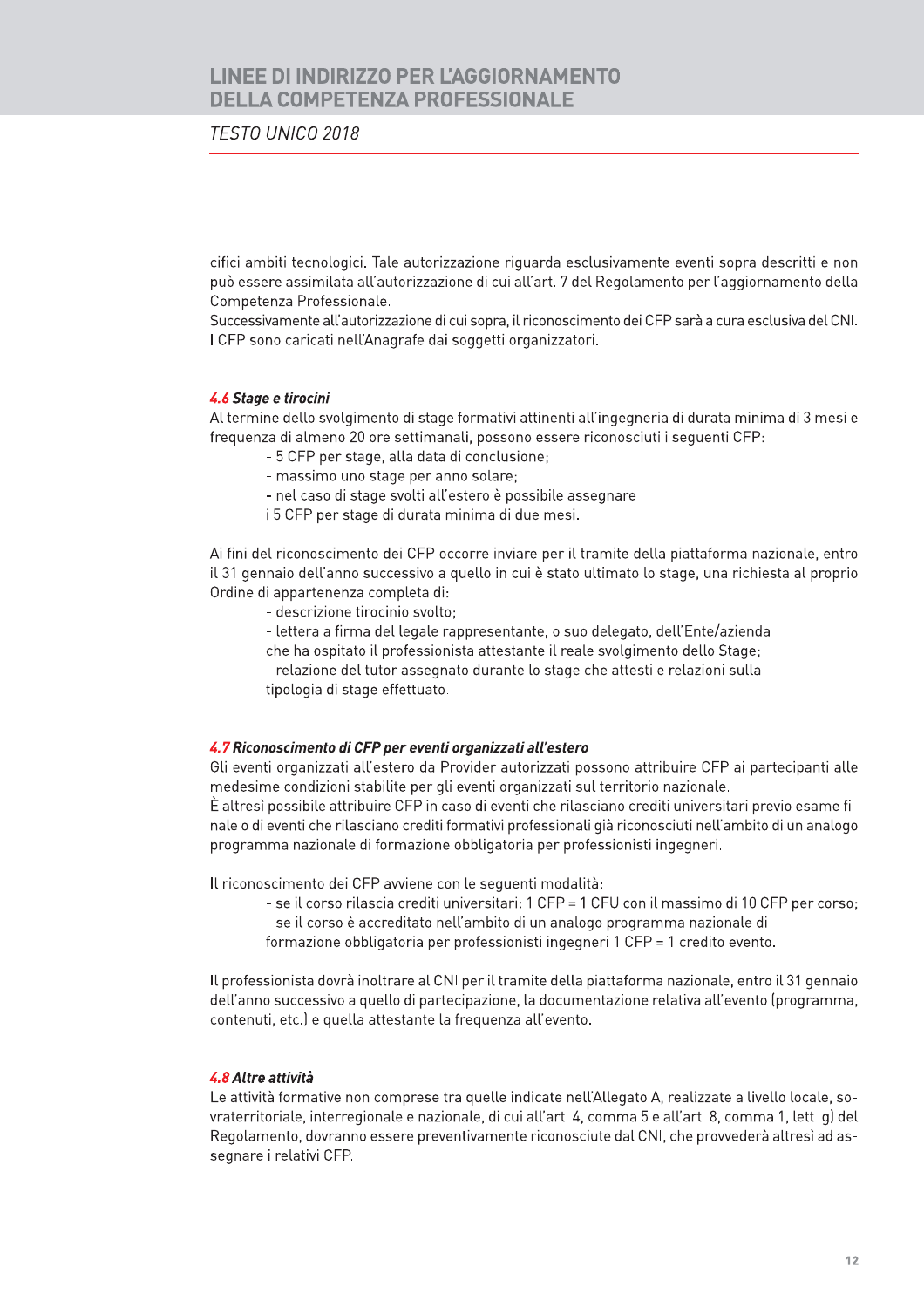### **TESTO UNICO 2018**

### 4.9 Rilevazione delle presenze degli iscritti

Gli Ordini ed i Provider rilevano le presenze degli iscritti agli eventi mediante registri cartacei o sistemi informatici assicurandone la regolarità.

La rilevazione delle presenze potrà essere delegata a soggetti che offrono collaborazione nell'attività di segreteria organizzativa dell'evento.

Il registro presenze deve contenere per ogni partecipante l'orario di entrata e l'orario di uscita effettiva.

#### 4.10 Obbligo di indicare la classificazione dell'area tematica e la tipologia dell'evento formativo

Nel caricare l'evento nella piattaforma www.formazionecni.it è obbligatorio inserire la classificazione delle tematiche trattate dal corso e la tipologia dell'evento formativo.

#### 4.11 Docenza in attività di formazione per l'apprendimento non formale

Agli iscritti, che siano contestualmente soggetti obbligati all'adempimento dell'aggiornamento della competenza professionale e docenti nell'ambito di attività di formazione professionale continua per l'apprendimento non formale, riconosciute dal Regolamento, saranno attribuiti CFP secondo il criterio 1 ora di docenza non ripetitiva = 1 CFP, per un massimo di 15 CFP/anno.

L'attività di docenza, per essere considerata non ripetitiva, deve avere ad oggetto argomenti diversi rispetto a quelli affrontati nel corso del medesimo anno solare; a tale scopo, in fase di incarico al docente, l'Ordine o il Provider richiede la firma di un'autocertificazione in cui il docente dichiari, sotto la propria responsabilità, che l'incarico che accetta riguarda una docenza non ripetitiva.

#### 4.12 Riconoscimento crediti per formazione erogata dal datore di lavoro (formazione aziendale)

Il riconoscimento di CFP per le attività di formazione erogate da Enti o aziende di livello territoriale (cioè aventi sede e ambito di attività a livello di singola provincia) a iscritti che svolgono al loro interno attività di lavoro dipendente, sia nel settore pubblico, sia in quello privato, è ammissibile a condizione che l'Ente o l'azienda in questione operi (ai sensi dell'art. 7 comma 5 del Regolamento, interpretato in conformità all'art. 7, comma 5 del D.P.R. n. 137 del 7 agosto 2012) in cooperazione o convenzione con qli Ordini territorialmente competenti o con un Provider. Le attività di formazione così erogate sono riservate ai soli dipendenti dell'Ente o azienda. Nel caso di aziende di livello nazionale (con presenza di proprie sedi in almeno due province) la convenzione deve essere stipulata con il CNI. Parimenti, è riservata al CNI la facoltà di concludere, a livello nazionale, convenzioni-quadro con rappresentanze nazionali di Enti locali, amministrazioni pubbliche, associazioni imprenditoriali, soggetti privati. Nel caso di cooperazione o convenzione con gli Ordini, è possibile riconoscere crediti formativi agli eventi organizzati dal datore di lavoro con l'utilizzo di docenti non dipendenti della stessa azienda solo nel caso in cui essi abbiano un rapporto contrattuale diretto con l'azienda o sia in vigore una convenzione con l'Ente/azienda in cui prestano lavoro. In ogni caso è esclusa l'intermediazione di soggetti terzi non autorizzati dal CNI ai sensi dell'art. 7 del Regolamento.

Le attività formative di un Ente o un'azienda, erogate ai rispettivi dipendenti in assenza di cooperazione o convenzione con gli Ordini territoriali di competenza o con associazioni di iscritti agli Albi e altri soggetti autorizzati dal CNI ai sensi dell'art. 7 del Regolamento, saranno riconoscibili esclusivamente ai fini dell'ottenimento dei 15 CFP/anno previsti per l'aggiornamento informale legato all'attività professionale dimostrabile, di cui all'Allegato A (autocertificazione 15 CFP). Non è possibile riconoscere CFP per eventi commissionati direttamente ad enti o aziende che non siano provider.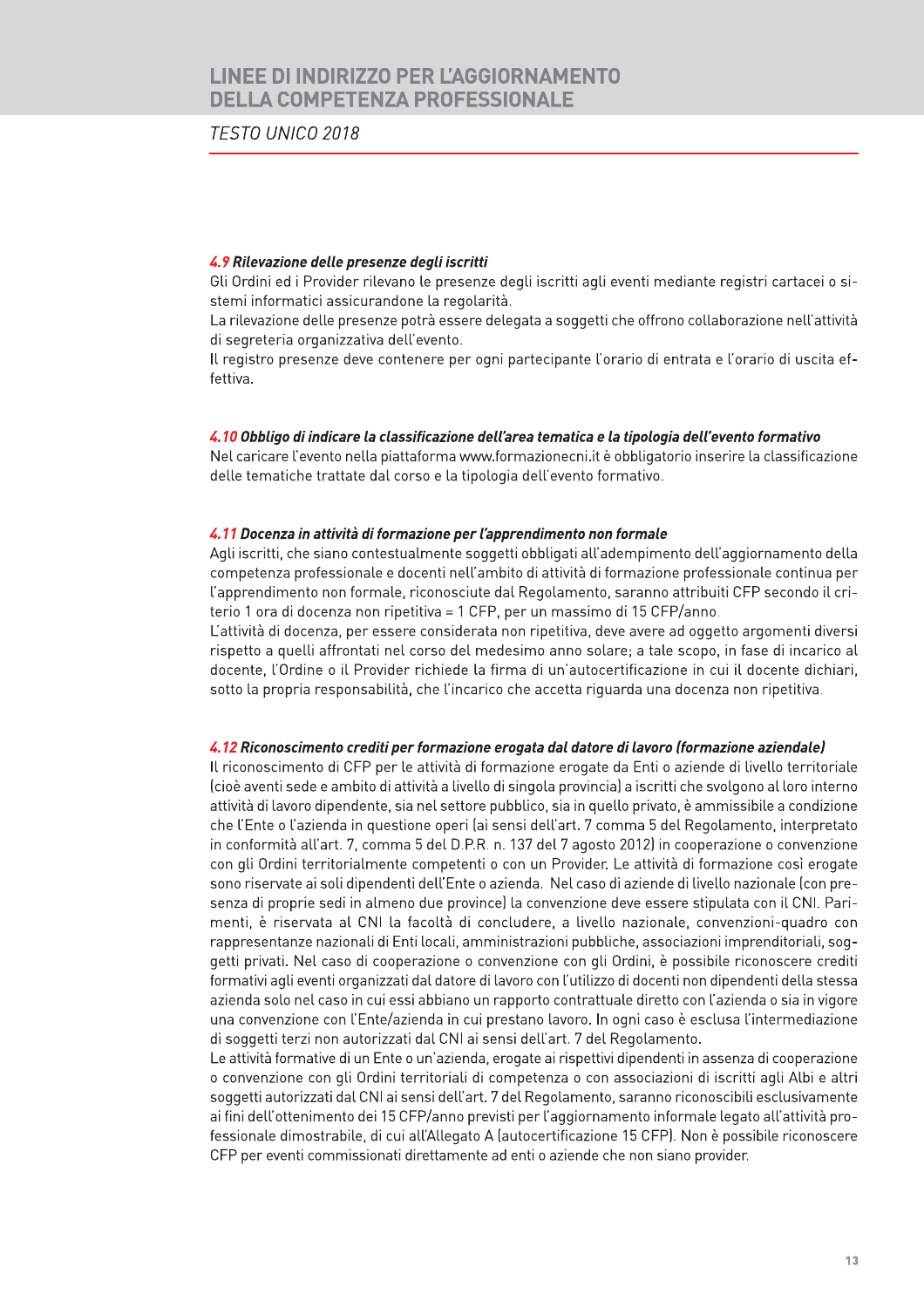TESTO UNICO 2018

### 5. APPRENDIMENTO INFORMA

**5. APPRENDIMENTO INFORMALE**<br> *Cfr. art. 5 Regolamento)*<br> **5.1 Certificazione competenze professionali**<br>
La certificazione di competenze emessa dall'Agenzia Nazionale della Certificazione delle Competenze<br>
interioratione d mediante l'inserimento in un apposito elenco tenuto dal CNI ed aggiornato periodicamente. Spetta al CNI, su richiesta dell'ente certificatore, stabilire il numero di crediti formativi che possono essere riconosciuti, da un minimo di 5 fino a un massimo di 15 CFP/anno per le singole tipologie di certificazioni. I CFP riconosciuti per la certificazione delle competenze emessa da soggetti diversi dall'Agenzia CERTING sono caricati nell'Anagrafe Nazionale direttamente dall'Ente certificatore<br>riconosciuto dal CNI. Nel caso di certificazioni multiple possono essere acquisiti fino ad un massimo riconosciuti, da un minimo di 5 fino a un massimo di 15 CFP/anno per le singole tipologie di certificazioni, I CFP riconosciuti per la eretificazione delle competenze e messa de soggetti diversi della CRI, Nel caso di cert

e Area 9 - Ingegneria industriale e dell'informazione. Sono altresì riconosciuti 2,5 CFP per ogni articolo pubblicato su riviste del CNI (L'Ingegnere Italiano, Il Giornale dell'Ingegnere) e/o inserite in un elenco aggiornato annualmente dal CNI anche su istanza dell'Editore o degli Ordini. La data da considerare ai fini dell'attribuzione dei CFP è quella della pubblicazione della relativa rivista.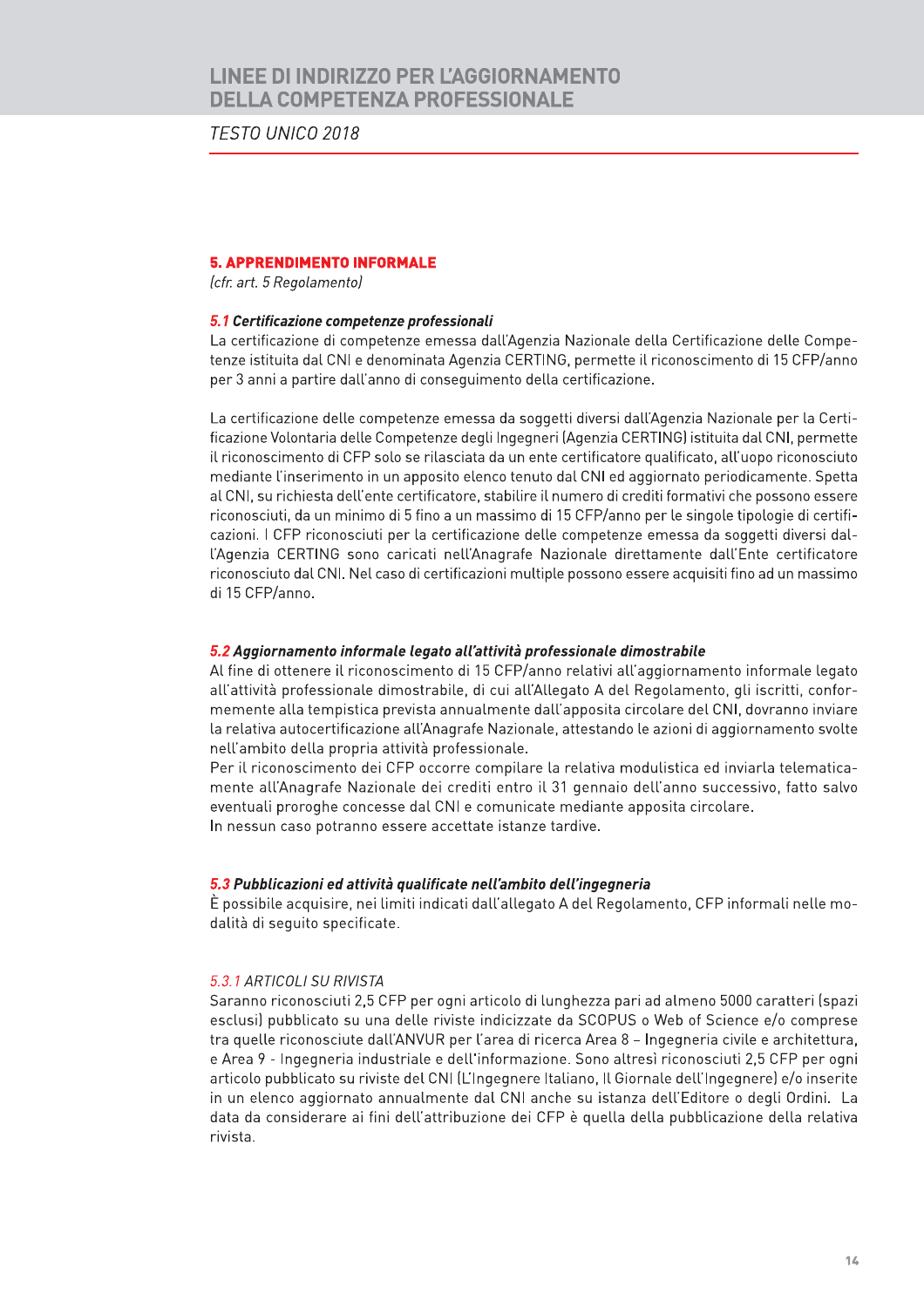### **TESTO UNICO 2018**

#### 5.3.2 MONOGRAFIE

Saranno riconosciuti 5 CFP per la pubblicazione di manuali, libri, monografie, ricerche e studi (escluse le curatele) i cui autori siano indicati in copertina e per le quali siano state assolte le formalità previste sia dall' ex art. 1 D.Lgs. n. 660 del 1945, (in base al quale ogni stampatore ha l'obbligo di consegnare – prima di porli in commercio o in diffusione e senza che alcuna copia sia rimessa al committente o ad altra persona - quattro esemplari di ogni stampato o pubblicazione alla prefettura della provincia nella quale ha sede l'ufficio grafico ed un esemplare alla locale procura della repubblica) sia da quelle previste dall'ex art. 2 L. 8 febbraio 1948, n. 47, (secondo cui ogni esemplare delle pubblicazioni e degli stampati soggetti all'obbligo della consegna deve portare, sul frontespizio o sull'ultima pagina del testo, l'esatta e ben visibile indicazione del nome e del domicilio legale dello stampatore e dell'editore, nonché dell'anno di effettiva pubblicazione).

#### 5.3.3 CONTRIBUTO SU VOLUME.

Saranno riconosciuti 2,5 CFP per articoli di lunghezza pari ad almeno 5000 caratteri (spazi esclusi) pubblicati su un volume per il quale siano state assolte le formalità previste sia dall' ex art. 1 D.Lgs. n. 660 del 1945, sia da quelle previste dall'ex art. 2 L. 8 febbraio 1948, n. 47. Sono esclusi gli atti di convegno.

#### 5.3.4 BREVETTI NELL'AMBITO DELL'INGEGNERIA

Saranno riconosciuti 10 CFP per ogni brevetto dotato di attestato di concessione emesso dall'Ufficio Italiano Brevetti e Marchi (UIBM) o da equivalente struttura per brevetti internazionali. La data da considerare ai fini dell'attribuzione dei CFP è quella dell'emissione dell'attestato di concessione.

Sono concessi CFP oltre al titolare anche all'inventore, purché indicato nel brevetto.

Per il riconoscimento dei CFP occorre compilare la relativa modulistica ed inviarla per il tramite della piattaforma telematica all'Anagrafe Nazionale dei crediti entro il 31 gennaio dell'anno successivo a quello di riferimento, fatto salvo eventuali proroghe concesse dal CNI e comunicate mediante apposita circolare.

### 5.3.5 PARTECIPAZIONE QUALIFICATA AD ORGANISMI, GRUPPI DI LAVORO, COMMISSIONI TECNICHE NELL'AMBITO DELL'INGEGNERIA

Dà diritto all'ottenimento di 5 CFP/anno la partecipazione qualificata ad organismi, gruppi di lavoro, commissioni tecniche istituite esclusivamente dai sequenti organismi: Ministeri, Regioni, Provincie, Comuni, UNI (Ente Italiano di Normazione), Consiglio superiore lavori pubblici, CEI (Comitato Elettrotecnico Italiano) ed equivalenti italiani ed esteri.

Al fine del riconoscimento è necessario che l'incarico sia stato ricoperto per almeno 6 mesi nel corso dell'anno solare, e che l'attività connessa sia stata effettivamente svolta.

Per il riconoscimento dei CFP occorre compilare la relativa modulistica ed inviarla telematicamente all'Anagrafe Nazionale dei crediti entro il 31 gennaio dell'anno successivo a quello di riferimento, fatte salve eventuali proroghe concesse dal CNI e comunicate mediante apposita circolare.

In nessun caso potranno essere accettate istanze tardive.

Il CNI, in base ad apposita circolare, può riconoscere ulteriori commissioni /gruppi di lavoro Non sono attribuibili CFP per partecipazioni a commissioni di gara e collaudo.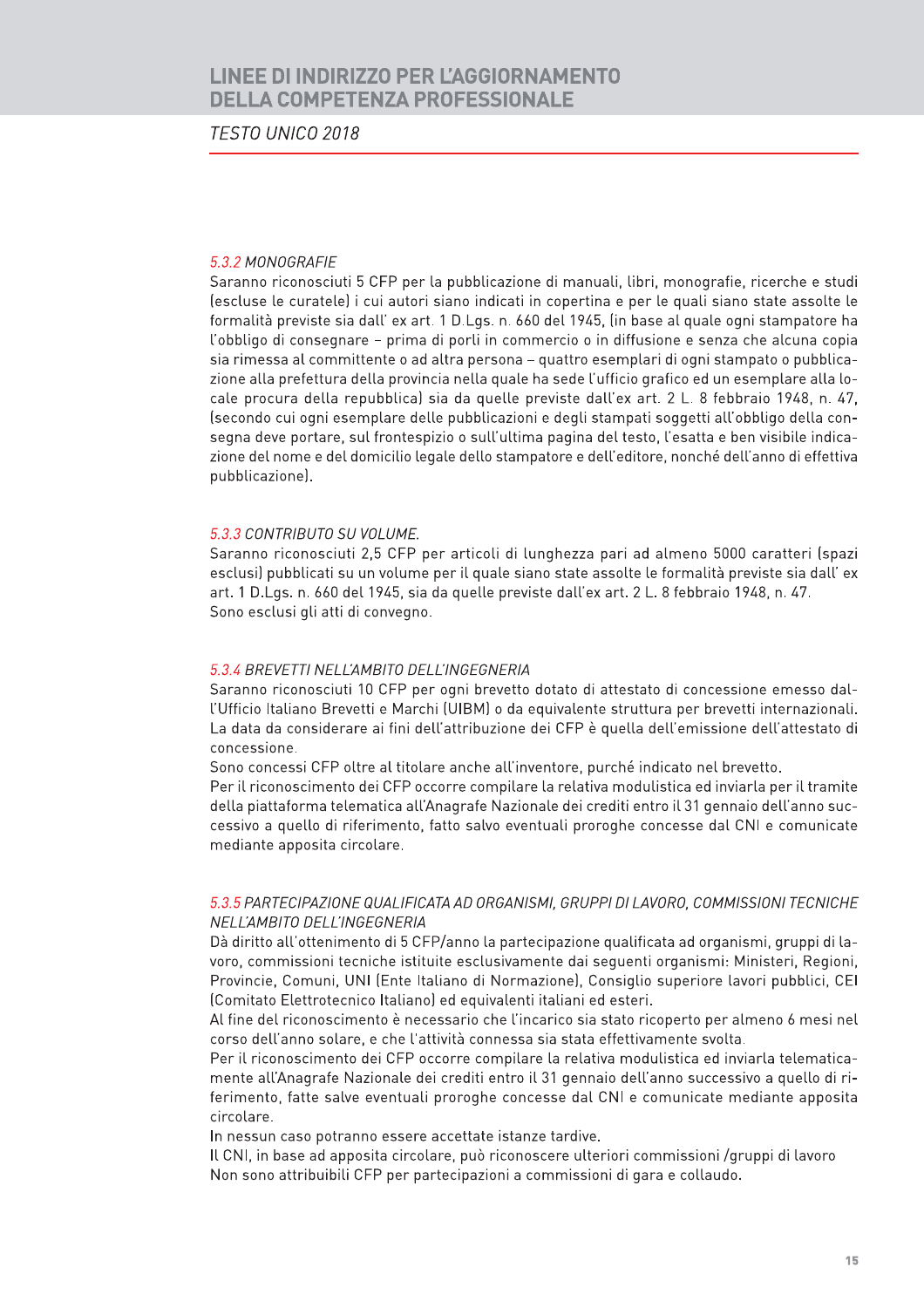### **TESTO UNICO 2018**

5.3.6 PARTECIPAZIONE A COMMISSIONI DI ESAMI DI STATO PER L'ESERCIZIO DELLA PROFESSIONE **DI INGEGNERE** 

Sono riconosciuti 3 CFP per singola sessione di esame di stato. Ai fini dell'assegnazione come anno di riferimento si considera quello della sessione di esame. I CFP sono assegnati sia a membri effettivi che aggregati.

Per i supplenti, la condizione per aver diritto ai CFP è di aver partecipato ai lavori nella sessione d'esame. Per il riconoscimento dei CFP occorre compilare la relativa modulistica ed inviarla telematicamente all'Anagrafe Nazionale dei crediti entro il 31 gennaio dell'anno successivo a quello di riferimento, fatto salvo eventuali proroghe concesse dal CNI e comunicate mediante apposita circolare.

### 5.3.7 PARTECIPAZIONE A INTERVENTI DI CARATTERE SOCIALE

Sono riconosciuti CFP per la partecipazione ad interventi di carattere sociale/umanitario in occasione di calamità naturali individuati di volta in volta dal CNI, con specifico provvedimento. Nell'individuare i singoli interventi sarà cura del CNI, autonomamente o di concerto con l'Ordine territoriale, specificare le modalità di riconoscimento ed il numero di CFP assegnabili.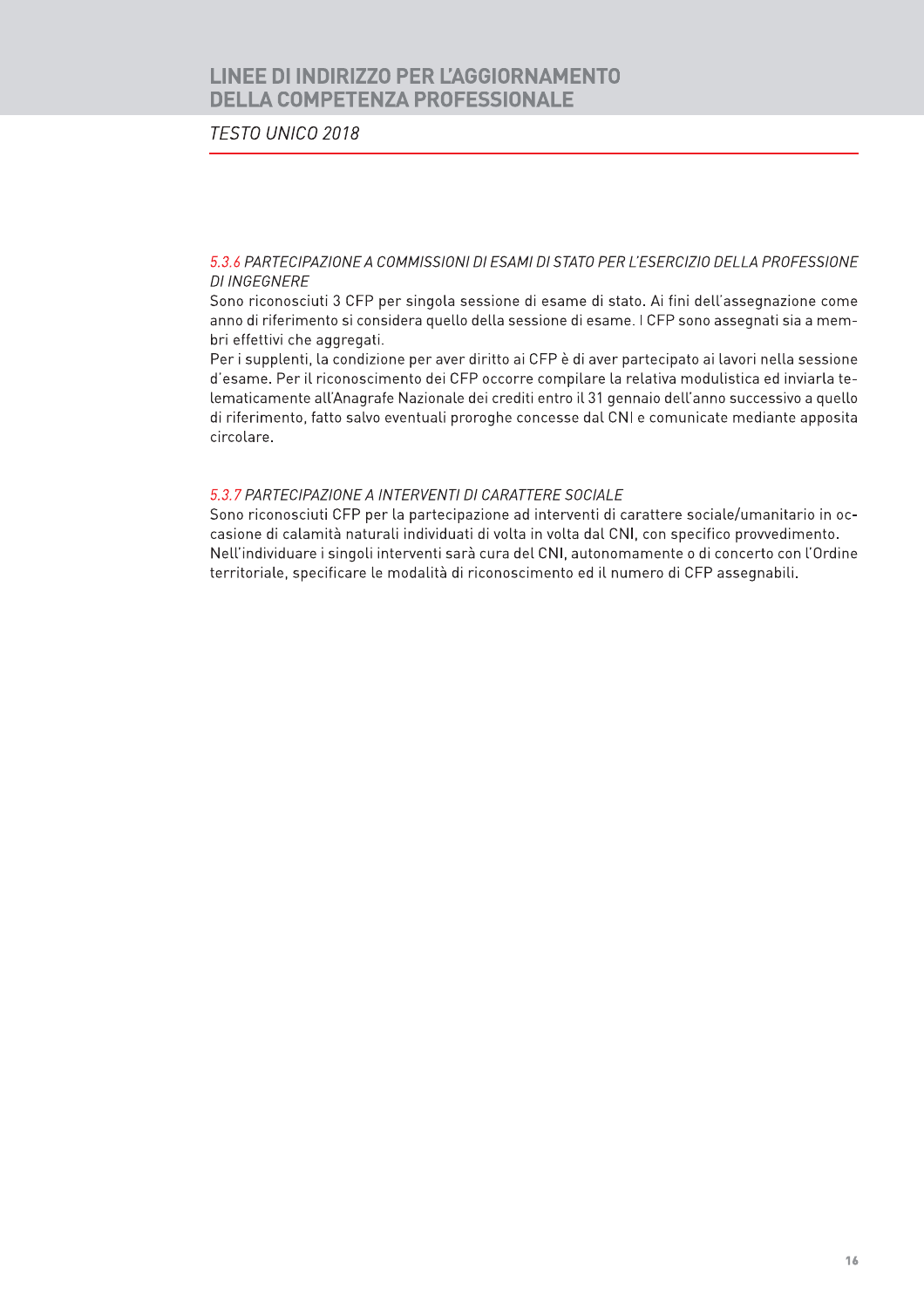**TESTO UNICO 2018** 

### **6. APPRENDIMENTO FORMALE**

(cfr. art. 6 Regolamento)

Sono riconosciuti i Master di I e II livello universitario (che per legge prevedono un conferimento di almeno 60 crediti formativi universitari e un impegno complessivo di almeno 1.500 ore), il Dottorato di Ricerca, corsi di alta formazione universitari e corsi di formazione permanente universitari con esame finale svolti in Italia e all'estero, che rilasciano CFU.

L'iscritto deve richiedere il riconoscimento dei CFP al proprio Ordine di appartenenza attraverso la piattaforma informatica nazionale entro il 31 gennaio dell'anno successivo a quello di conseguimento.

In nessun caso potranno essere accettate istanze tardive.

### 6.1 Dottorati di Ricerca

Per i Dottorati di Ricerca sono attribuiti 30 CFP al superamento di ciascun anno, per un massimo di 3 anni, previa presentazione dell'autocertificazione relativa all'ammissione all'anno successivo o, per l'ultimo anno, relativa al conseguimento del titolo. La data di attribuzione dei CFP è quella relativa al passaggio di anno o al superamento dell'esame finale.

### 6.2 Master universitari

Per i Master, sono riconosciuti 30 CFP, indipendentemente dalla durata. La data di attribuzione dei CFP è quella relativa al superamento dell'esame finale.

#### 6.3 Insegnamenti universitari su materie connesse all'attività professionale

L'iscritto all'Ordine potrà acquisire CFP attraverso il superamento di singoli esami universitari su materie riconducibili all'attività professionale dell'ingegnere, con la corrispondenza di 1 CFU = 1 CFP, con un massimo di 10 CFP per esame e di 15 CFP all'anno (sono esclusi seminari, convegni ed eventi similari).

Per gli iscritti alla Sezione B freguentanti un corso di laurea magistrale, il limite annuo di CFP conseguibili, per i 2 anni di durata del corso, è pari a 30 CFP.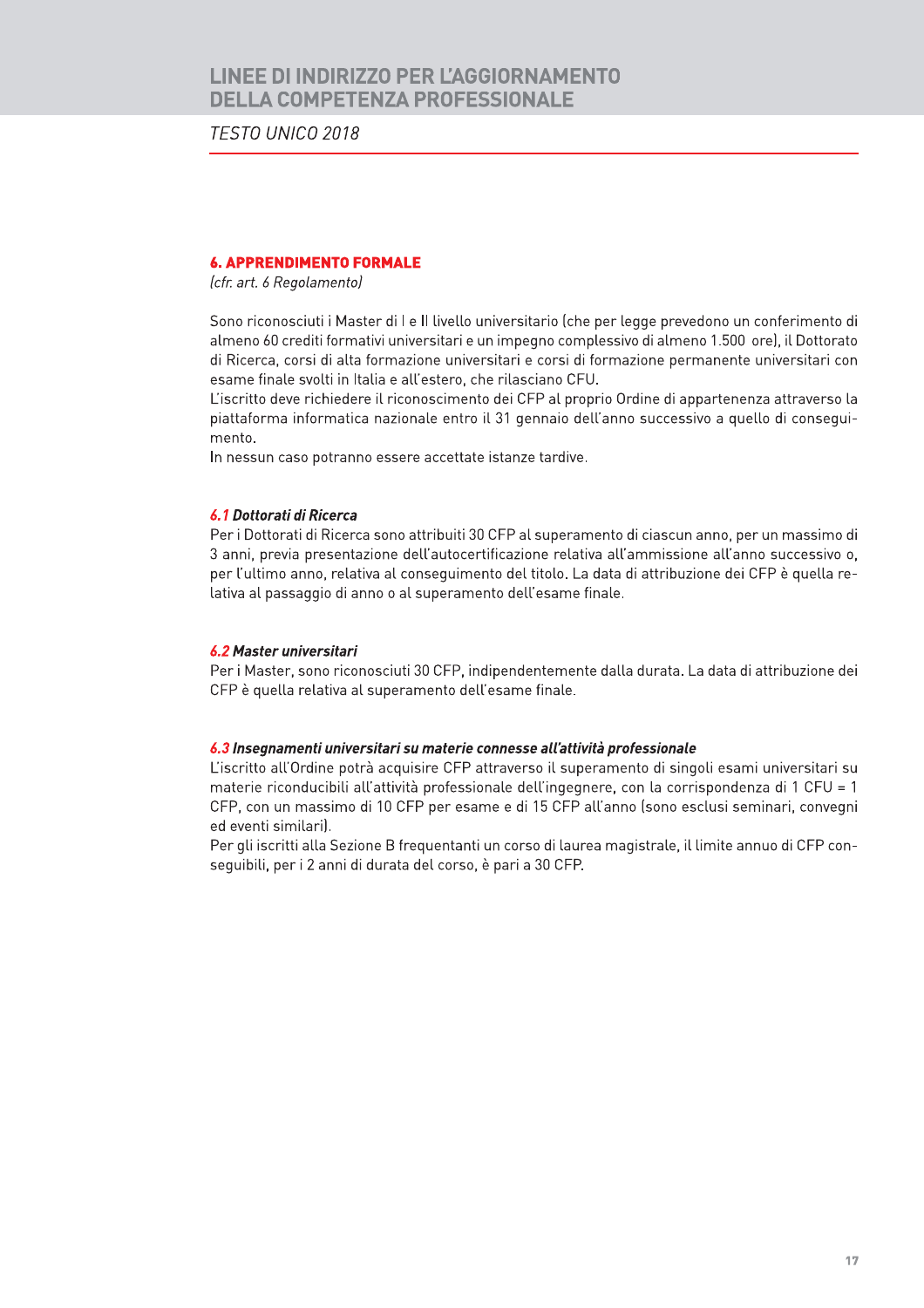**TESTO UNICO 2018** 

### 7. AUTORIZZAZIONE

(cfr. art. 7 Regolamento)

### 7.1 Procedura di autorizzazione dei soggetti "Provider"

Tutti i soggetti diversi dagli Ordini territoriali devono presentare al CNI un'istanza di autorizzazione. A norma dell'art. 4 del Regolamento, non vanno soggette ad autorizzazione e sono riconosciute le attività di formazione frontale o a distanza di cui al comma 1 erogate dagli Ordini territoriali, nell'ambito di indirizzi generali comuni all'intero territorio nazionale, nel proprio territorio di competenza, anche in cooperazione o convenzione con Fondazioni, Federazioni e Consulte riconducibili al sistema ordinistico. Qualora le suddette attività siano erogate in cooperazione o convenzione con Consulte regionali, l'ambito territoriale di competenza sarà quello della Regione in cui opera la Consulta. Il numero di CFP assegnato dall'Ordine territoriale organizzatore ha validità sull'intero territorio nazionale.

Ai sensi dell'art. 7, comma 4 del Regolamento, l'autorizzazione concessa dal CNI ha validità biennale dalla data di delibera.

I soggetti di nuova costituzione che presentino istanza di autorizzazione al CNI ex art. 7 del Regolamento sono esonerati dal possesso di alcuni requisiti previsti dalla Tabella B dell'Allegato B, quali, ad es., quelli concernenti la verifica del fatturato della precedente attività nel settore. In tali casi, viene rilasciata un'autorizzazione provvisoria per 12 mesi, al termine dei quali, previa verifica delle attività svolte nel corso dell'anno, verrà rilasciata l'autorizzazione definitiva.

I requisiti di cui alla Tabella A dell'Allegato B del Regolamento (concernenti le capacità economiche e giuridiche) devono essere posseduti esclusivamente dal soggetto istante, secondo la propria forma giuridica (società, consorzio, cooperativa, ditta individuale, ecc.). Quelli di cui alle Tabelle B, C e D dell'Allegato B (relativi, rispettivamente, alle capacità infrastrutturali e logistiche, alle capacità logistiche e alle competenze professionali) possono essere dimostrati avvalendosi di quelli di operatori economici terzi (in base al c.d. istituto dell'avvalimento), fatti salvi i requisiti concernenti la sicurezza sul lavoro, il cui possesso deve essere dimostrato sia dal soggetto istante, sia dall'eventuale operatore economico terzo.

Ai sensi dell'art. 7 comma 5 del Regolamento, il CNI può stipulare con associazioni di iscritti agli Albi specifiche convenzioni volte a semplificare le procedure di autorizzazione per l'ottenimento della qualifica di Provider. I requisiti e le specifiche procedure sono stabiliti dal CNI con apposita circolare

#### 7.2 Procedura di riconoscimento dei CFP per attività formative (accreditamento)

La richiesta di riconoscimento di CFP per ciascuna attività formativa deve essere inoltrata solo successivamente all'ottenimento dell'autorizzazione presentando richiesta di accreditamento:

- al CNI, ed in tal caso il riconoscimento dei CFP risulta essere valido indipendentemente dalla sede di svolgimento dell'evento, e non necessita di ulteriore riconoscimento in caso di aggiunta di nuove edizioni, fatto salvo comunque il pagamento dei relativi diritti di segreteria; Analogamente, rispetto alla sede dichiarata in fase di richiesta dei CFP, l'evento può essere spostato in qualunque sede sull'intero territorio nazionale mediante semplice comunicazione, senza necessità di pagamento di nuovi diritti di segreteria;

- ai singoli Ordini territoriali nelle cui rispettive province di competenza sono destinate a essere erogate le attività formative. In tal caso l'aggiunta di nuove edizioni, da svolgersi in altre province, necessita di nuovo processo di accreditamento. Analogamente, l'evento può essere spostato solo in sedi all'interno della stessa provincia mediante semplice comunicazione senza necessità di pagamento di nuovi diritti di segreteria. In caso di cambio di provincia occorre inoltrare nuova richiesta di CFP e provvedere al pagamento di nuovi diritti di segreteria.

Il riconoscimento dei CFP deve essere comunicato ai Provider solo in seguito a delibera del Consiglio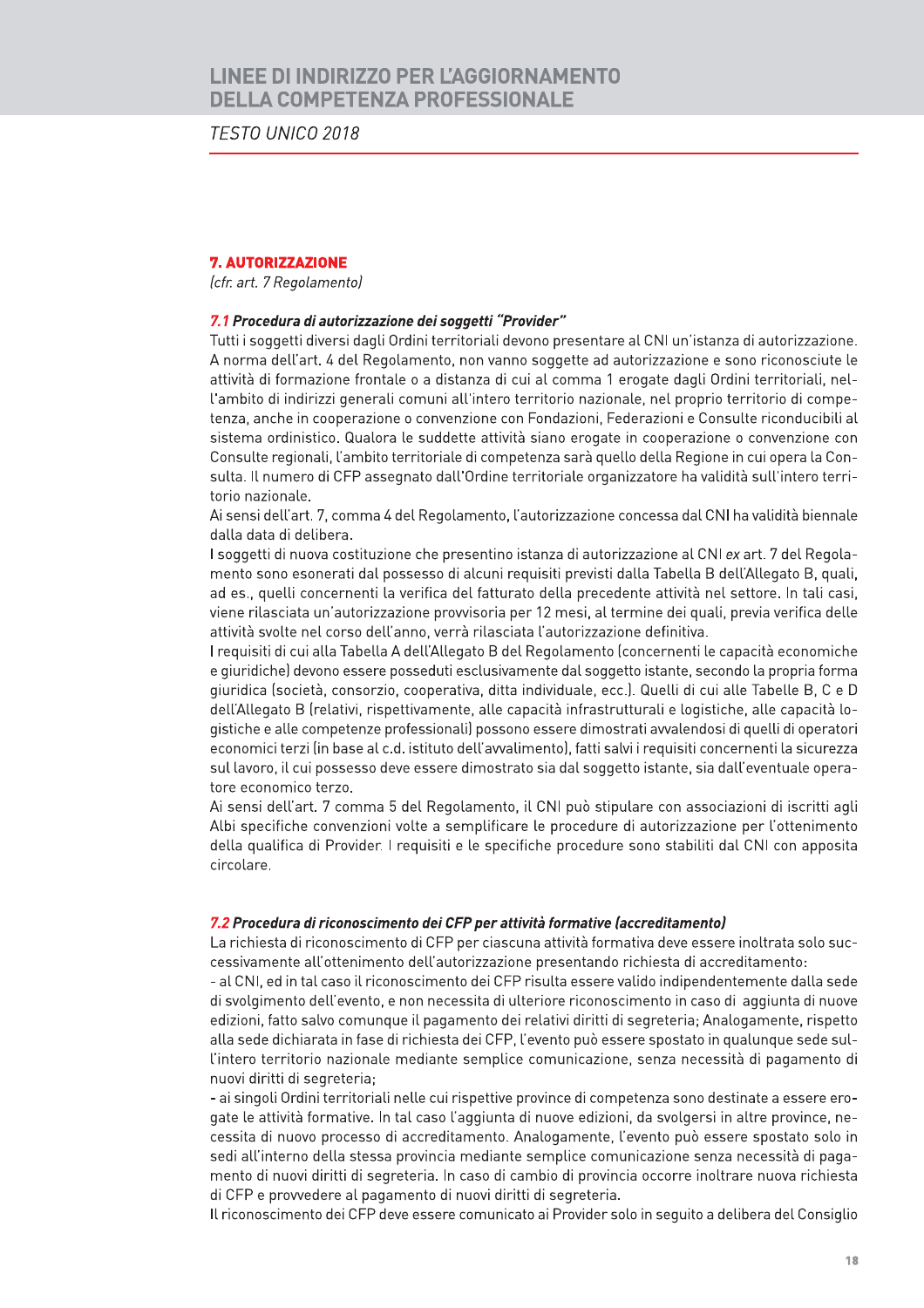**TESTO UNICO 2018** 

del CNI o dell'Ordine territoriale, indicando gli estremi della delibera.

In caso di richiesta di riconoscimento dei CFP presso l'Ordine territoriale, l'Ordine territoriale comunica al CNI l'avvenuto accreditamento, per il tramite della piattaforma.

In caso di richiesta di riconoscimento dei CFP presso il CNI, il CNI comunica all'Ordine territorialmente competente l'avvenuto accreditamento per il tramite della piattaforma.

Il riconoscimento di CFP per le attività formative erogate dai Provider prevede il pagamento al soggetto accreditante (CNI o Ordine territoriale) di diritti di segreteria stabiliti dal CNI e validi su tutto il territorio nazionale e per tutti i soggetti accreditanti (CNI o Ordine territoriale).

L'assegnazione di CFP per singole attività formative ha validità di un anno.

### 7.3 Utilizzo logo del CNI

Ai Provider non è consentito l'utilizzo del logo o della denominazione abbreviata o estesa del CNI nel materiale di comunicazione dell'evento o presentazione dell'Ente/azienda. È possibile inserire il riferimento al CNI esclusivamente nelle seguenti frasi:

- Provider Autorizzato dal Consiglio Nazionale degli Ingegneri con delibera del

- Riconosciuti n. CFP per Ingegneri con delibera del CNI in data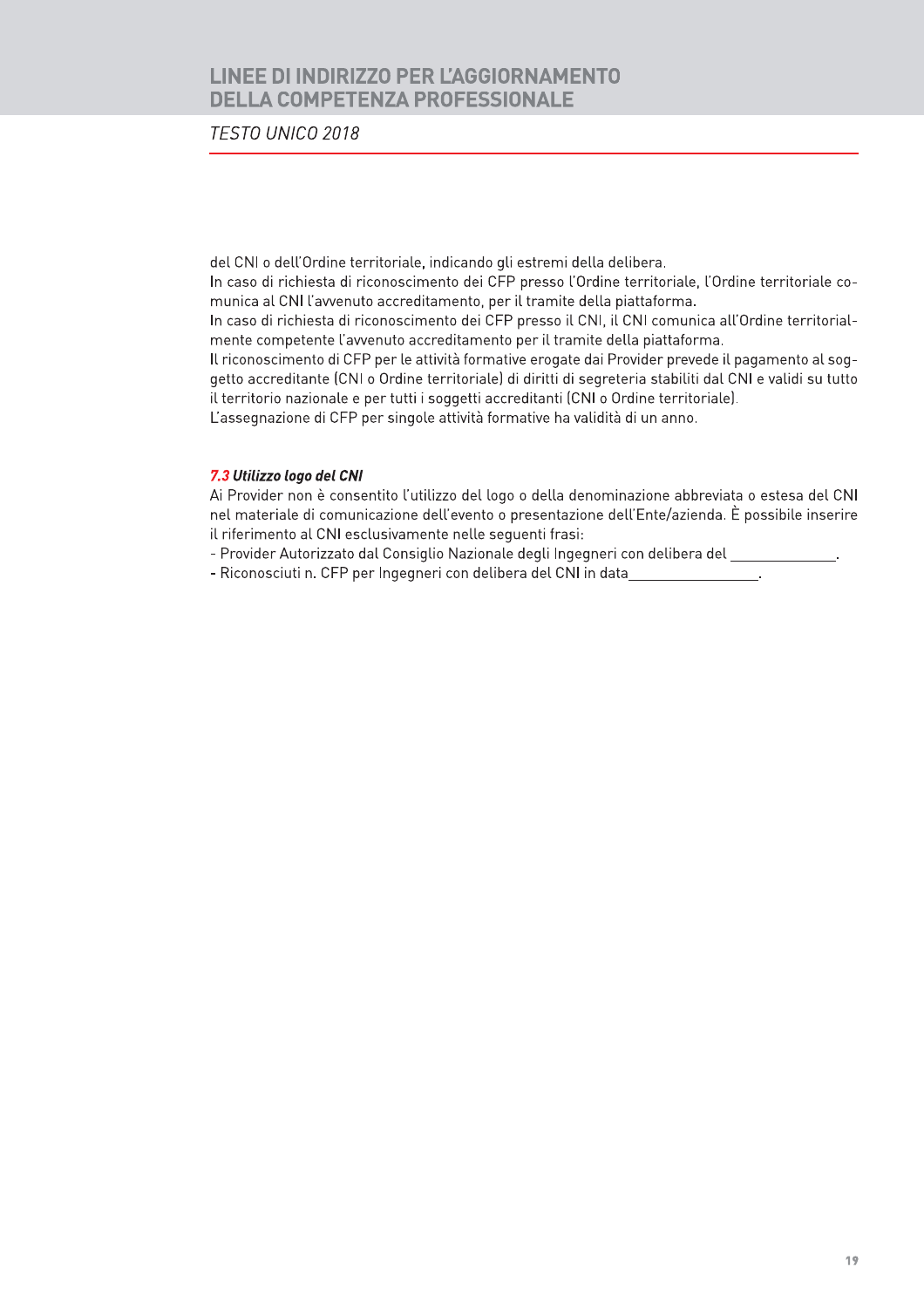**TESTO UNICO 2018** 

### 8. COMPITI DEL CONSIGLIO NAZIONALE INGEGNERI

(cfr. art. 8 Regolamento)

E' istituita presso il CNI una banca dati, consultabile on-line, di tutte le attività di formazione professionale continua per l'apprendimento non formale, che permette la diffusione dell'informazione sulla disponibilità dell'offerta formativa non formale sul territorio nazionale e del corrispondente riconoscimento in termini di CFP.

Gli Ordini territoriali e i Provider, per il tramite della piattaforma, hanno il compito di comunicare al CNI, prima dell'inizio dei singoli eventi, tutte le informazioni rilevanti in materia di attività di formazione professionale continua per l'apprendimento non formale.

È istituita presso il CNI l'Anagrafe Nazionale dei CFP, relativa a tutti gli iscritti agli Ordini territoriali. Ciascun soggetto formatore, al termine delle singole attività formative, provvede a inviare telematicamente all'Anagrafe stessa l'elenco dei partecipanti e dei CFP conseguiti da questi ultimi.

Tale Anagrafe costituisce l'unico strumento nazionale per la certificazione degli obblighi formativi dei singoli iscritti, consultabile, a seconda del rispettivo ambito di competenza, dall'iscritto, dagli Ordini territoriali e dal CNI.

L'invio a cura degli iscritti delle istanze di riconoscimento dei crediti per l'apprendimento formale e informale e le richieste di esonero verrà gestito attraverso la piattaforma nazionale www.mying.it con modalità che saranno specificate con apposite circolari. La piattaforma provvederà a trasmettere agli Ordini le istanze di loro competenza per la relativa deliberazione.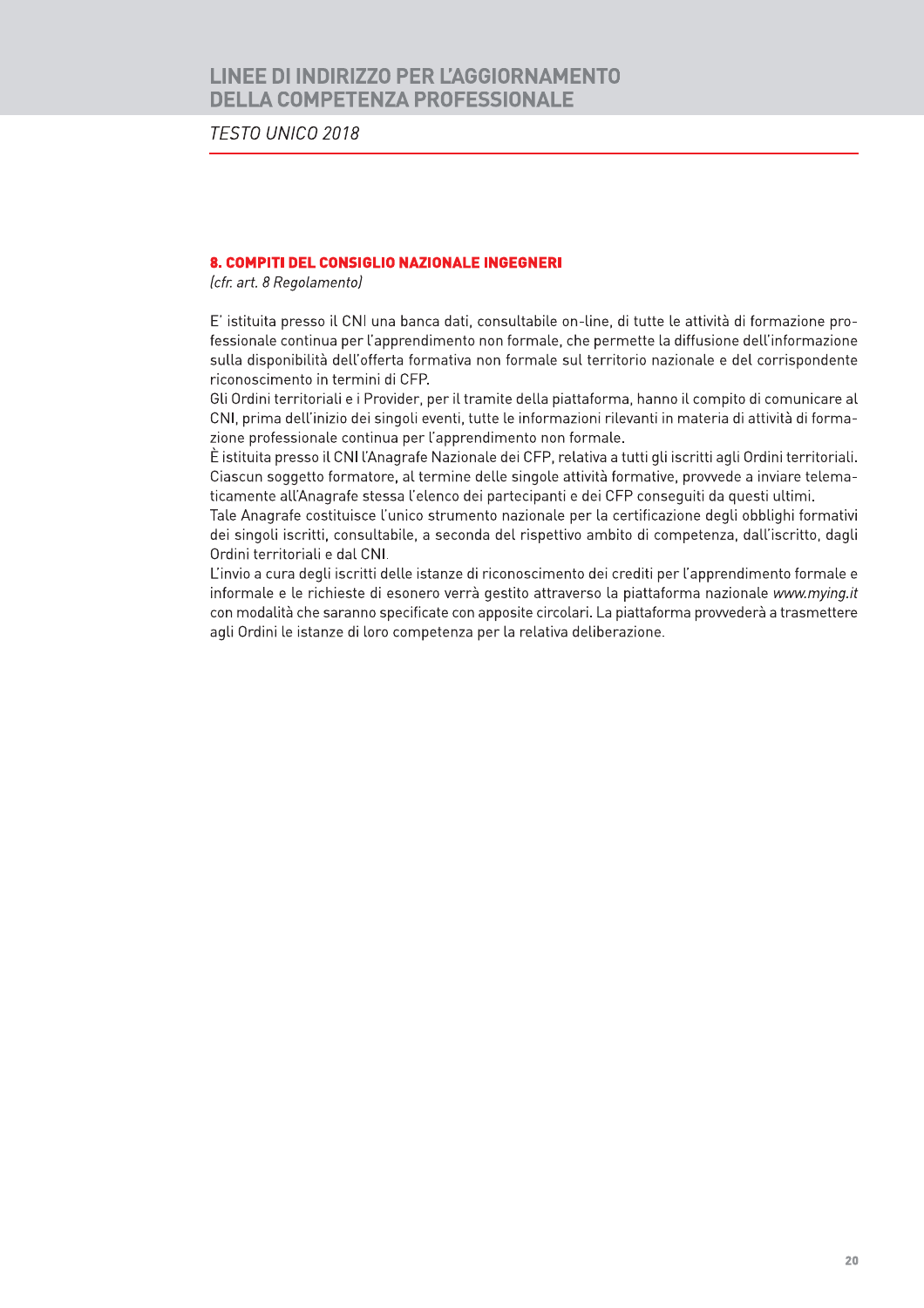**TESTO UNICO 2018** 

### 9. COMPITI DEGLI ORDINI TERRITORIALI

(cfr. art. 9 Regolamento)

### 9.1 Offerta formativa

Le attività formative organizzate dagli Ordini territoriali possono essere aperte anche agli iscritti ad altri Ordini.

I CFP consequiti dagli iscritti al termine delle singole attività formative hanno validità sull'intero territorio nazionale.

Gli Ordini territoriali devono comunicare al CNI l'elenco delle offerte formative programmate entro il trentesimo giorno antecedente quello di inizio dell'attività interessata.

Gli Ordini territoriali possono organizzare eventi formativi riservati ai soli iscritti in regola con il pagamento della quota di iscrizione all'Albo o riservati a particolari categorie di iscritti. In questo caso il controllo dei requisiti di iscrizione deve essere fatto prima dell'inizio del corso ed in nessun caso potranno essere non riconosciuti CFP ad iscritti che hanno partecipato correttamente all'evento.

### 9.2 Certificazione di crediti

A richiesta dell'interessato o di terzi soggetti che ne abbiano diritto, l'Ordine di appartenenza, tramite le informazioni contenute nell'Anagrafe Nazionale dei crediti, istituita presso il CNI, può rilasciare un certificato relativo all'assolvimento dell'obbligo formativo.

Tale certificazione potrà configurarsi come segue:

1) "Certificazione storica di assolvimento dell'obbligo formativo relativo all'annualità richiesta": attestazione per il singolo anno di riferimento dell'assolvimento dell'obbligo formativo da parte del professionista. In caso di professionisti che abbiano assolto all'obbligo formativo a partire da una data successiva al 1º gennaio dell'anno richiesto, il certificato sarà emesso indicando la data a partire dalla quale il professionista ha assolto all'obbligo.

2) "Certificazione di assolvimento dell'obbligo formativo a una specifica data": attestazione dell'assolvimento dell'obbligo formativo a partire dalla data richiesta.

3) "Certificazione crediti formativi": attestazione del numero di CFP totali validati al 31 dicembre dell'anno precedente a quello in cui è richiesto il certificato.

La certificazione deve essere redatta sulla base del modello unico nazionale previsto dalla piattaforma

Non è consentito rilasciare a soggetti diversi dall'interessato il dettaglio degli eventi formativi cui ha preso parte il professionista, registrati nell'Anagrafe Nazionale dei crediti.

Nei rapporti con gli organi della pubblica amministrazione e i gestori di pubblici servizi, i certificati relativi al numero di crediti formativi maturati e all'assolvimento dell'obbligo formativo sono sempre sostituiti dalle dichiarazioni di cui agli articoli 46 e 47 del d.P.R. n. 445 del 28 dicembre 2000.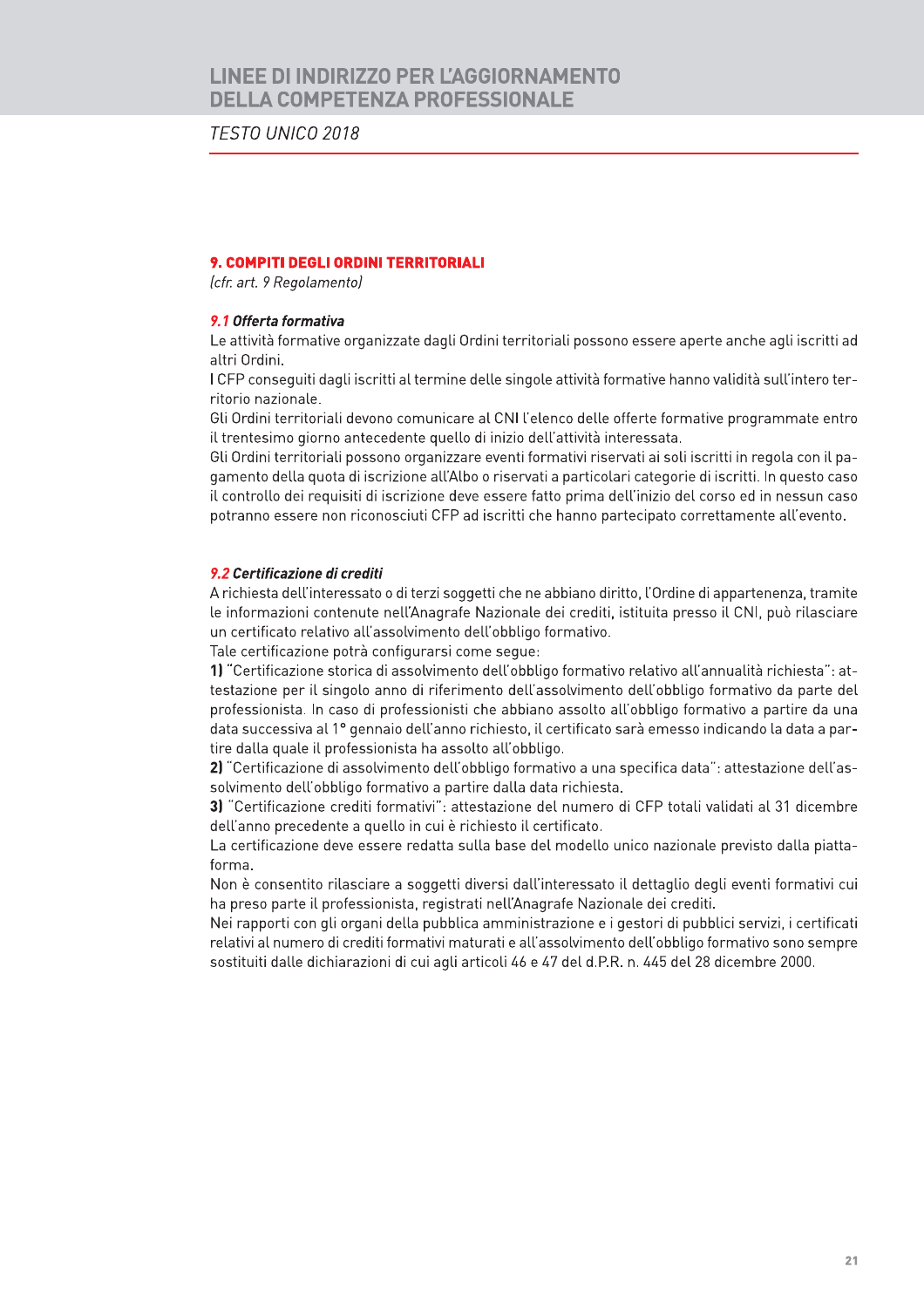**TESTO UNICO 2018** 

### **10. COMPITI DEGLI ISCRITTI**

(cfr. art. 10 Regolamento)

Dato atto che il caricamento dei CFP non formali avviene a carico del soggetto erogatore dell'offerta formativa, gli iscritti verificano periodicamente il caricamento dei CFP conseguiti attraverso la propria pagina personale disponibile nel portale www.mying.it e comunicano tempestivamente eventuali difformità al soggetto organizzatore dell'evento (Ordine o Provider) al fine di consentire un aggiornamento della banca dati che riporti la reale situazione dell'iscritto.

Resta in capo all'iscritto la presentazione entro il 31 gennaio dell'anno successivo a quello della maturazione del diritto, fatte salve proroghe concesse dal CNI e comunicate mediante apposita circolare, delle istanze relative al riconoscimento dei CFP per attività di apprendimento formale ed informale e relative agli esoneri tramite la piattaforma nazionale.

In nessun caso potranno essere accettate istanze tardive.

### **11. ESONERI**

(cfr. Art. 11 Regolamento)

Per tutte le tipologie di esonero le istanze devono essere presentate al proprio ordine entro il 31 gennaio dell'anno solare successivo a quello di inizio periodo. In nessun caso potranno essere accettate istanze tardive.

L'esonero consente una riduzione dei CFP detratti a fine anno pari a 2,5 CFP per ogni mese intero riconosciuto, escluso il giorno di fine periodo (esempio: un esonero di 3 mesi che inizia il 10/01/16 terminerà il 09/04/16 incluso).

Non è possibile chiedere la revoca di un esonero già concesso.

Il professionista che partecipa ad attività formative svoltesi durante il proprio periodo di esonero (ad eccezione dell'esonero per malattia cronica/assistenza per malattia cronica), non potrà acquisire i CFP previsti dall'evento. La sua partecipazione all'evento formativo sarà comunque registrata nell'Anagrafe Nazionale dei crediti.

È possibile usufruire dei 15 CFP per l'aggiornamento informale consequente all'attività lavorativa professionale solo se tale attività è stata svolta per oltre 6 mesi nel corso dell'anno al netto di eventuali esoneri.

Nel caso di dati sensibili trasmessi dagli iscritti, sorge l'obbligo del rispetto della privacy ai sensi del D.Lgs. 196/2003 e s.m.i.

Le fattispecie di esonero riconoscibili sono le seguenti:

#### 11.1 Maternità o paternità

Maternità o paternità danno diritto, su richiesta, al genitore iscritto all'esonero di un massimo di 12 mesi dall'obbligo di aggiornamento delle competenze, da concludersi entro la data del compimento del 2º anno di vita del bambino/a.

L'esonero per singolo figlio non è frazionabile in più periodi ad eccezione del caso di entrambi i genitori iscritti all'Albo che, in tal caso, possono fruire di frazioni di esonero (2,5 CFP/mese), per complessivi 12 mesi anche per periodi non continuativi.

L'esonero deve avere in ogni caso una durata multipla di mesi interi ed escludere il giorno di fine periodo (esempio: un esonero di 3 mesi che inizia 10/01/16 terminerà il 09/04/16 incluso).

Nel caso di adozione o di affido, l'esonero è concesso per massimo 12 mesi da svolgersi entro i primi due anni dalla data di adozione/affido, indipendentemente dall'età del bambino.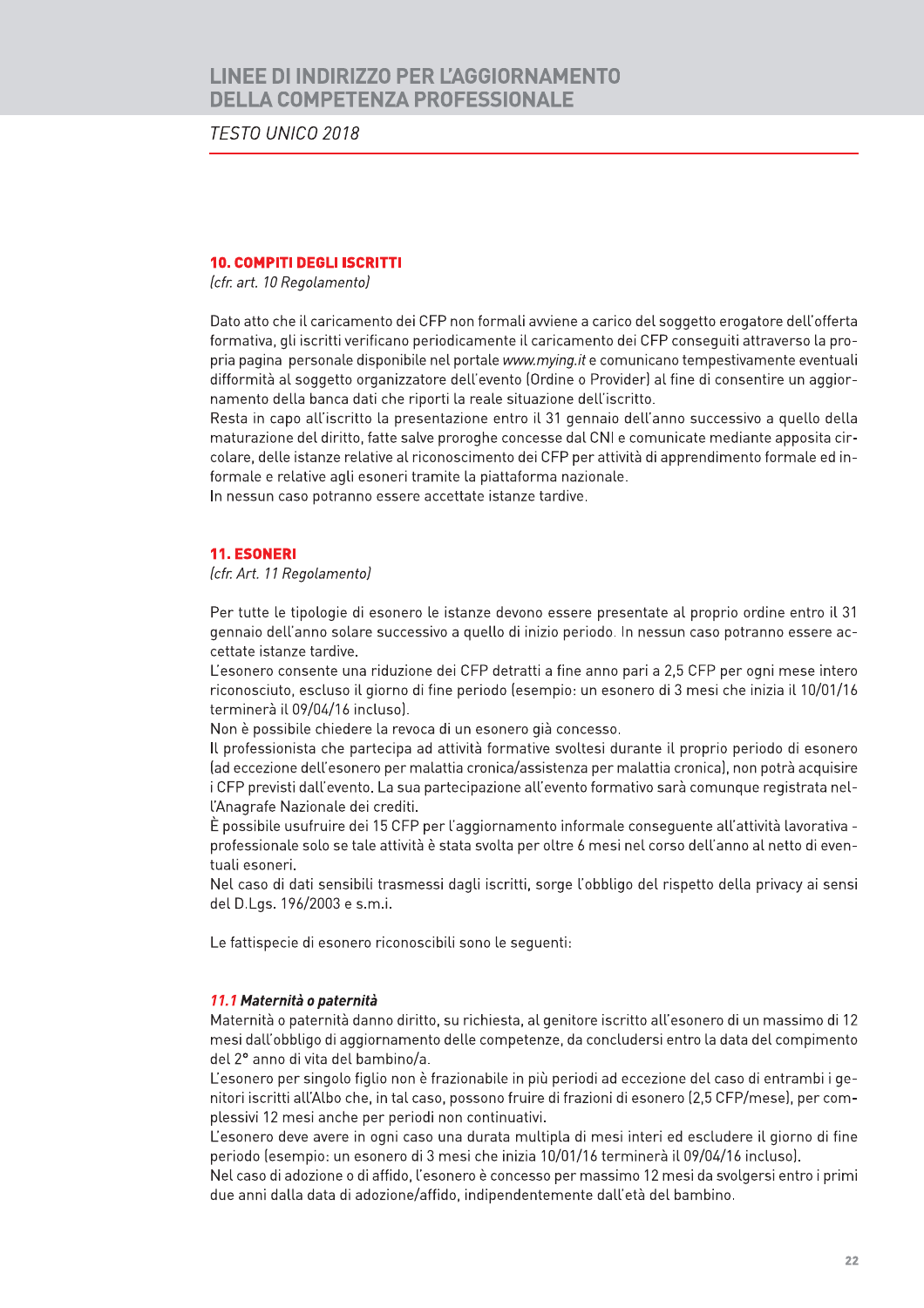**TESTO UNICO 2018** 

### 11.2 Malattia o infortunio

Gli iscritti che, a causa di malattia o infortunio di durata uguale o superiore a 60 giorni, si trovano in una situazione inconciliabile con la partecipazione ad eventi formativi, hanno diritto ad un esonero pari al periodo di inabilità temporanea. Tale esenzione è applicabile per un periodo massimo di 6 mesi, rinnovabile una sola volta.

Nel caso in cui la malattia/infortunio impedisca l'attività lavorativa, l'iscritto ha diritto all'esonero per un periodo coincidente con quello di mancato esercizio della professione, senza limiti temporali. Per ottenere l'esonero, l'iscritto deve autocertificare che nel periodo in oggetto non esercita la professione.

### 11.3 Gravi malattie invalidanti

Gli iscritti affetti da gravi malattie invalidanti che limitino la capacità professionale hanno diritto ad una riduzione dal 30% al 50 % (da 9 CFP a 15 CFP/anno) del numero di crediti formativi da dedurre al termine dell'anno solare, in proporzione al grado di inabilità riconosciuta. Per ottenere l'esonero, l'iscritto deve trasmettere all'Ordine, per il tramite della piattaforma nazionale, il certificato medico o documentazione equivalente che ne attesti l'invalidità con il relativo grado di inabilità.

Il numero di crediti da dedurre ogni anno è indipendente dalla data di concessione dell'esonero. L'esonero è concesso senza una scadenza e si intende automaticamente rinnovato all'inizio di ogni anno fino a richiesta di revoca da parte del professionista. In caso di richiesta di revoca nel secondo semestre, la riduzione per l'anno di riferimento rimane valida. In caso di revoca nel primo semestre, l'esonero non ha validità per l'anno di riferimento.

### 11.4 Assistenza a persone con grave malattia cronica

Gli iscritti che assistono genitori, figli, fratelli/sorelle o il coniuge/convivente (di seguito denominati parenti) affetti da grave malattia o infortunio di durata superiore a 60 giorni, trovandosi, in ragione di ciò, in una situazione inconciliabile con la partecipazione ad eventi formativi, hanno diritto ad un esonero pari al periodo di inabilità temporanea del parente. Tale esenzione è applicabile per un periodo massimo di 6 mesi, rinnovabile una sola volta.

Nel caso in cui l'assistenza al parente impedisca l'attività lavorativa, l'iscritto ha diritto all'esonero per un periodo coincidente con quello di mancato esercizio della professione, senza limiti temporali. Per ottenere l'esonero, l'iscritto deve autocertificare che nel periodo in oggetto non ha esercitato la professione.

In caso di assistenza a genitori, fratelli/sorelle, l'esonero è concesso solo se il parente risulta essere convivente con l'iscritto, da comprovare con autocertificazione o stato di famiglia.

Se l'assistenza è relativa a gravi malattie invalidanti o a portatori di handicap, gli iscritti possono a richiesta ottenere una riduzione dal 30% al 50 % (da 9 CFP a 15 CFP/anno) del numero di crediti formativi da dedurre al termine dell'anno solare, in funzione dell'impegno richiesto da tale assistenza. In questo caso, la domanda di esonero parziale va accompagnata da relativo certificato medico o documentazione equivalente che ne attesti l'invalidità con il relativo grado di inabilità.

### 11.5 Zone colpite da catastrofi naturali

Potranno beneficiare di esonero, previa apposita circolare del CNI che fisserà requisiti e durata di quest'ultimo, gli iscritti che esercitano la propria attività professionale presso le zone colpite da catastrofi naturali.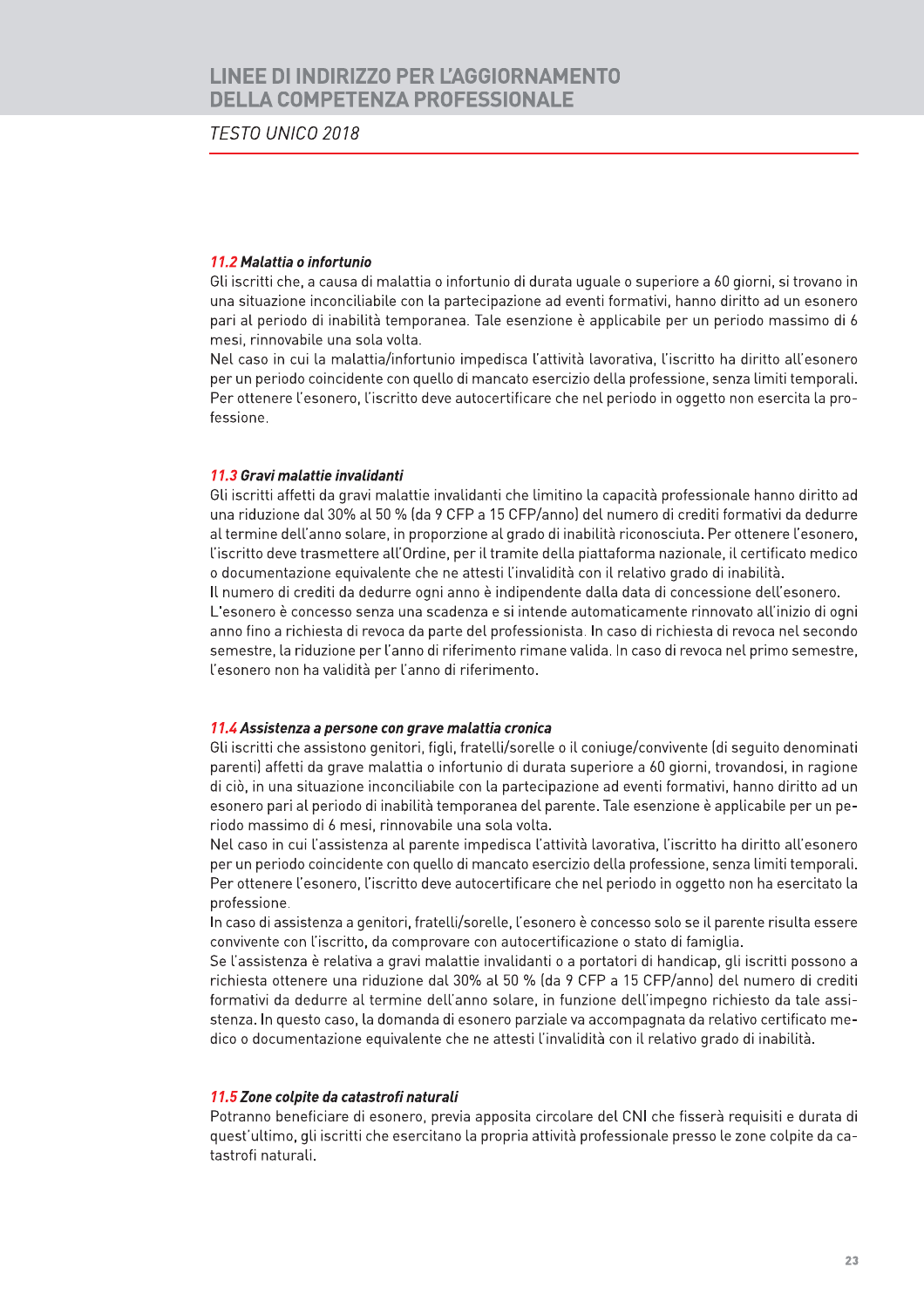**TESTO UNICO 2018** 

### 11.6 Lavoro all'estero

L'iscritto che si trovi all'estero per motivi di lavoro, per un periodo uguale o superiore ai 6 mesi, ha diritto all'esonero dall'obbligo formativo. A tale scopo, alla fine del periodo di permanenza all'estero, l'iscritto dovrà presentare al proprio Ordine di appartenenza richiesta di esonero accompagnata da autocertificazione che attesti il periodo di permanenza all'estero. Tale esonero può essere concesso per massimo 12 mesi consecutivi e per una sola volta.

Nel caso in cui l'iscritto richieda un esonero superiore ai 12 mesi già concessi in precedenza, questo può essere riconosciuto solo a condizione che egli autodichiari di non aver svolto, per il periodo richiesto, attività professionale in Italia.

Nel caso di esoneri che si estendono su due annualità consecutive (esempio: inizio 12 novembre 2015 e fine 11 maggio 2016) devono essere presentate due istanze. Nel caso in cui il periodo relativo alla prima parte (periodo che termina al 31 dicembre) risultasse essere inferiore ai sei mesi, è consentito concedere l'esonero a condizione che entro il 31 dicembre dell'anno successivo l'iscritto inoltri richiesta di esonero per un periodo pari ad almeno il numero di mesi restanti per raggiungere il minimo previsto. In caso di assenza di tale richiesta l'esonero concesso sarà revocato in automatico dall'anagrafe nazionale dei crediti.

Negli altri casi, per l'iscritto che si trovi all'estero, permane la possibilità di formazione all'estero come indicato al punto 4.7 delle presenti Linee di indirizzo per i periodi non coperti da esoneri.

### 11.7 Servizio militare volontario e servizio civile

Gli iscritti che prestano servizio militare volontario o civile per un minimo di 6 mesi, hanno diritto all'esonero limitatamente al primo anno di servizio, nella misura di 2,5 CFP al mese.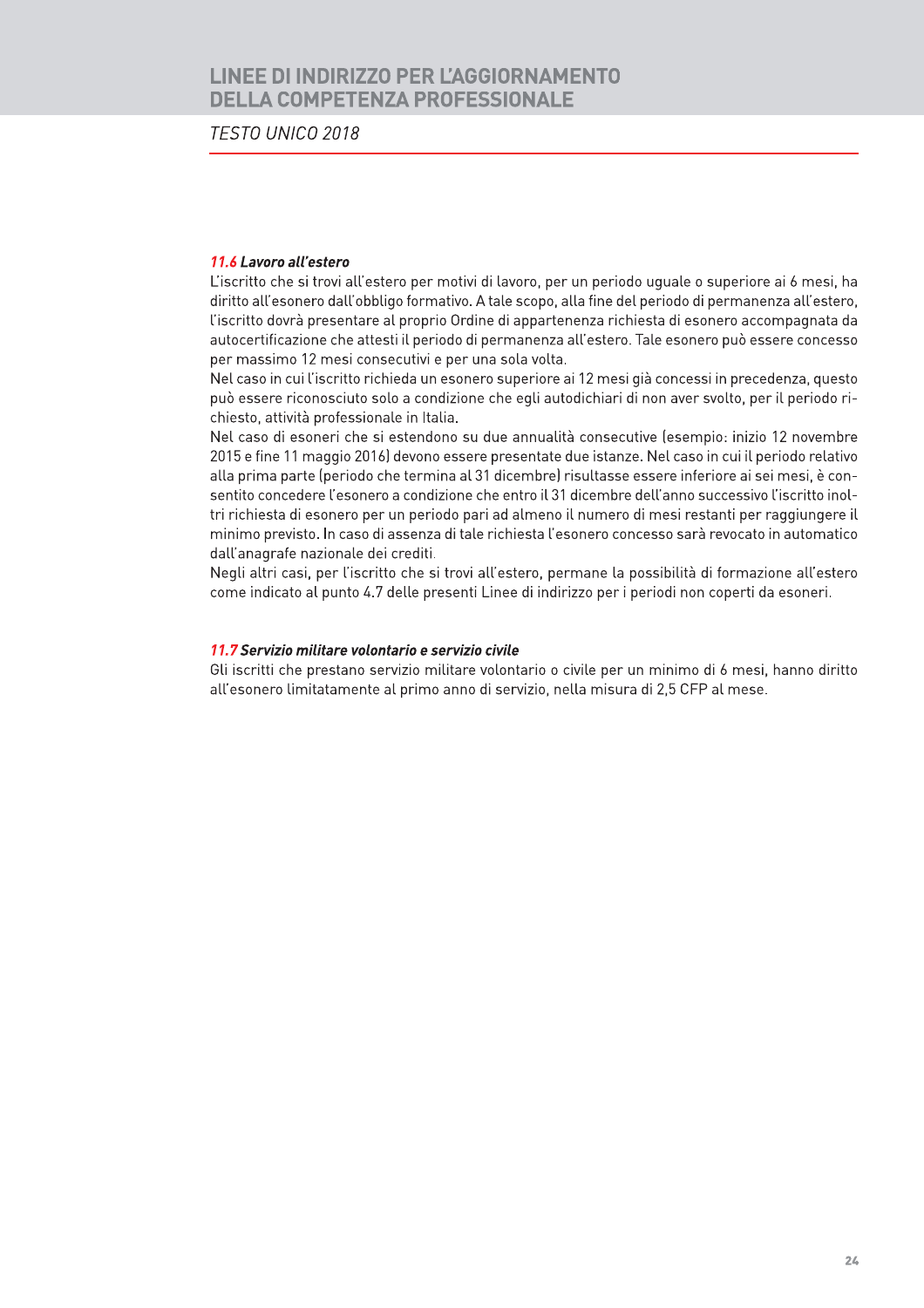**TESTO UNICO 2018** 

### **12. CONTROLLI E SANZIONI**

(cfr. art. 12 Regolamento)

### 12.1 Iscritti

Gli iscritti che non abbiano assolto agli obblighi di aggiornamento della competenza professionale previsti dal Regolamento e dalle presenti Linee di indirizzo e i nuovi iscritti che non abbiano assolto all'obbligo del conseguimento dei 5 CFP in materia di etica e deontologia professionale entro il primo anno solare successivo a quello di iscrizione, come prescritto dall'art. 12 del Regolamento, sono soggetti a procedimento disciplinare qualora abbiano esercitato la professione così come definita all'art. 1, comma 1, lett. a del DPR 7/08/2012 n.137 o in generale abbiano svolto attività che prevedano un obbligo di formazione continua in base ad altre disposizioni legislative o regolamentari. I CFP relativi ai corsi in materia di etica e deontologia sono riconosciuti a tutti i partecipanti indipendentemente dalla data di iscrizione all'Albo.

### 12.2 Ordini e Provider

Il CNI potrà definire con specifici provvedimenti i controlli da attuare per verificare il rispetto delle norme del Regolamento e delle presenti Linee di indirizzo da parte di Ordini e Provider. Gli Ordini e i Provider devono segnalare i singoli eventi al CNI, per il tramite della piattaforma, ai fini dell'esecuzione dei controlli di cui al presente articolo.

#### 12.2.1 VIOLAZIONI

Costituiscono violazioni MOLTO GRAVI il mancato rispetto delle norme relative alla pubblicità, alle sponsorizzazioni, al conflitto di interessi, ai requisiti minimi richiesti per l'organizzazione e lo svolgimento dell'evento, il mancato controllo sull'ingresso e l'uscita dei corsisti, il mancato pagamento dei diritti di segreteria al CNI o agli Ordini e la mancata collaborazione allo svolgimento dei controlli di cui al presente articolo.

E' altresì considerata MOLTO GRAVE la trasmissione al CNI di accordi di collaborazione e/o sponsorizzazione che contengono omissioni, inesatta e/o falsa rappresentazione dei dati e delle prestazioni previste tra le parti.

Costituiscono violazioni GRAVI la predisposizione di documenti irregolari (attestati, autocertificazioni, certificazioni), la mancata o non corretta somministrazione della rilevazione della qualità percepita, l'utilizzo di sedi diverse da quelle comunicate o la gestione dell'evento da parte di soggetti non autorizzati e più in generale il mancato rispetto dei requisiti richiesti per l'autorizzazione e l'organizzazione dell'evento.

Costituiscono VIOLAZIONI LIEVI le infrazioni di non eccessiva rilevanza riscontrate durante le ispezioni.

### 12.2.2 CONTROLLI SULLE ATTIVITÀ DEI PROVIDER

Possono essere previste verifiche ispettive presso la sede degli eventi. Le ispezioni saranno fatte con personale dotato di apposite competenze e formalmente a ciò incaricato dal CNI o dall'Ordine territorialmente competente.

Le ispezioni possono essere effettuate a discrezione dell'Ordine o del CNI, o anche sulla base di segnalazioni di iscritti, dell'Ordine o di altri Provider.

I Provider hanno l'obbligo di consentire agli Ordini territoriali e al CNI di esercitare i suddetti compiti offrendo la massima collaborazione.

In caso di accertate violazioni negli eventi formativi sottoposti a controllo, gli Ordini territoriali ne daranno comunicazione al CNI per i provvedimenti di competenza.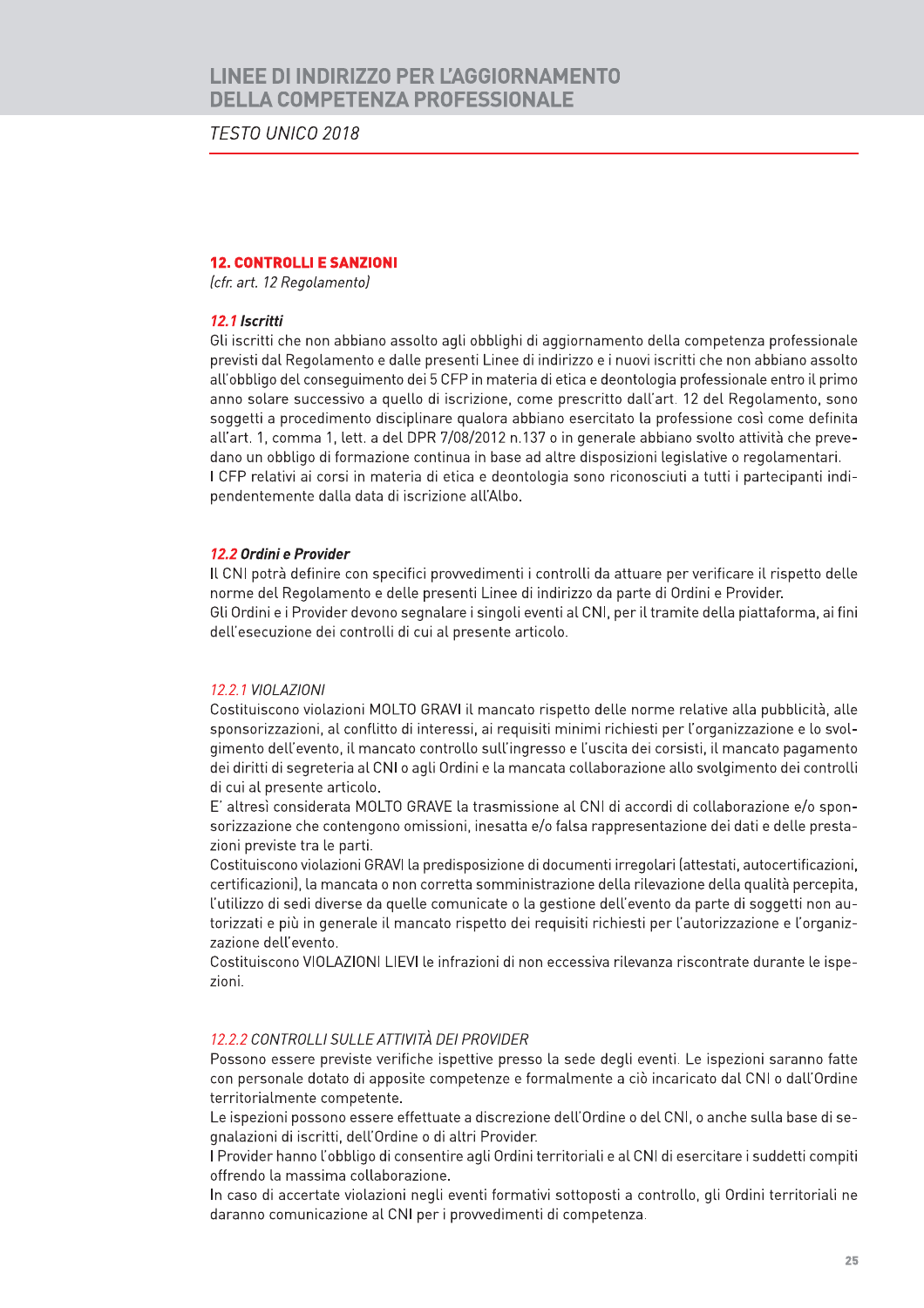### **TESTO UNICO 2018**

Nel caso in cui dai controlli effettuati direttamente o a seguito delle segnalazioni ricevute dagli Ordini emergessero delle violazioni rispetto al contenuto del Regolamento e delle Linee di indirizzo, il CNI adotterà i consequenti provvedimenti sanzionatori che dovranno tenere conto del livello di gravità delle violazioni commesse.

Le violazioni LIEVI determineranno l'invio di un'ammonizione da parte del CNI, con obbligo di attuare le correzioni richieste entro i limiti di tempo assegnati.

Nel caso di accertate violazioni GRAVI o del mancato rispetto delle ammonizioni di cui al punto precedente, potrà determinarsi una revoca temporanea dell'autorizzazione.

Nel caso di accertata violazione MOLTO GRAVE il provvedimento sanzionatorio emanato dal CNI potrà comportare anche la revoca definitiva dell'autorizzazione al Provider.

### 12.2.3 CONTROLLI SULLE ATTIVITÀ DEGLI ORDINI

Gli Ordini territoriali sono tenuti a organizzare e svolgere le proprie attività formative in osservanza del Regolamento e delle presenti Linee di indirizzo

Il CNI vigilerà sul rispetto da parte degli Ordini del Regolamento e delle Linee di indirizzo In caso di accertamento di violazioni, saranno applicate le stesse sanzioni previste per i Provider nei limiti del Regolamento.

### 12.3 Controlli sulle singole attività Formative e rideterminazione dei relativi CFP

Fermo restando le sanzioni previste ai punti precedenti, entro 12 mesi dalla conclusione dell'evento il CNI, a seguito di mancato rispetto del Regolamento e Linee di indirizzo, può rideterminare i CFP assegnati a suo tempo all'evento se vengono accertate le seguenti violazioni:

1) evento di durata inferiore a quanto dichiarato. In tal caso si provvederà a ricalcolare il numero esatto di CFP;

2) eventi organizzati da soggetti diversi dall'Ordine o dal Provider. In tal caso verranno annullati i CFP assegnati in precedenza;

3) eventi realizzati con Partner e/o sponsor in modo difforme a quanto previsto dal Regolamento e alle informazioni caricate nella piattaforma. In tal caso verranno annullati i CFP assegnati in precedenza. L'eventuale presenza di comunicazioni fatte dallo sponsor/partner nelle quali attesta di essere l'organizzatore dell'evento costituiscono elemento sufficiente per annullare i CFP assegnati all'evento:

4) corsi e seminari svolti in maniera difforme da quanto previsto dal Regolamento e Linee di indirizzo. Si procederà alla riclassificazione dell'evento come "Convegno" ed alla conseguente rideterminazione del numero dei CFP riconosciuti:

5) il rilascio di attestati che presentano loghi e o firme diverse da quelle dell'Ordine e/o Provider costituisce motivo sufficiente per annullare i CFP concessi all'evento.

Le norme di cui sopra sono applicate ad eventi organizzati sia da Provider che da Ordini territoriali.

### 12.4 Modalità di comunicazione e pubblicizzazione degli eventi accreditati

Nella pubblicità dei singoli eventi, occorre indicare espressamente l'obiettivo formativo.

In ogni caso, la pubblicità dell'evento non deve creare la suggestione del "commercio" dei crediti formativi.

E' vietato pubblicizzare e/o vendere forme di abbonamento per partecipazione ad eventi che facciano riferimento al conseguimento di determinate soglie di CFP.

E' vietato promuovere la partecipazione agli eventi, con comunicazioni che enfatizzano il numero di CFP attribuiti rispetto ai contenuti formativi.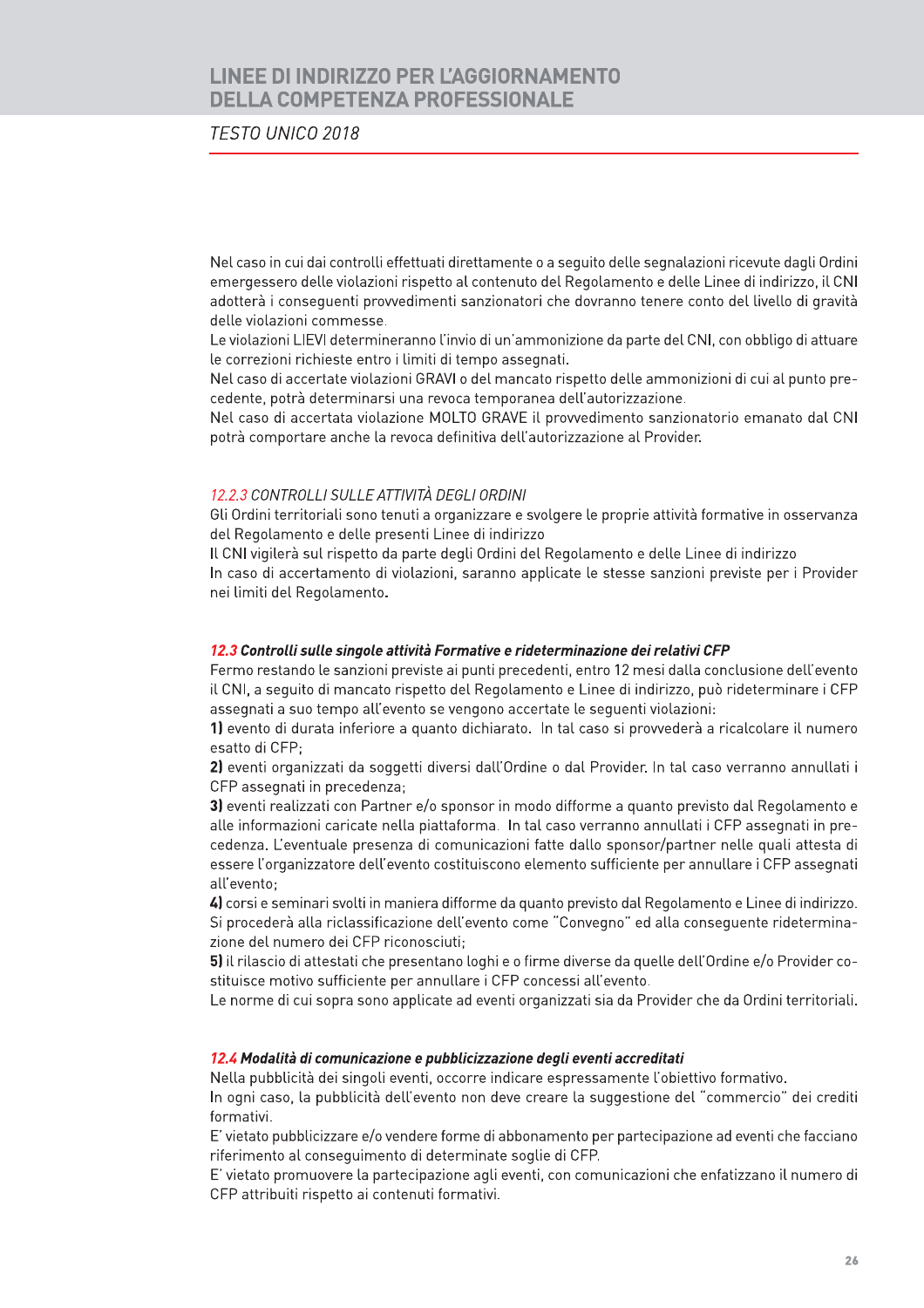### **TESTO UNICO 2018**

#### 12.5 Luogo di svolgimento dell'evento

La sede dell'evento deve essere conforme alla normativa in materia di sicurezza e deve essere adequata alla tipologia di attività formativa erogata.

E' responsabilità dei Provider e degli Ordini territoriali verificare quanto previsto al comma precedente.

#### 12.6 Procedimento sanzionatorio

Il procedimento sanzionatorio si svolge secondo le seguenti fasi:

1. il CNI invia al Provider/Ordine l'atto di accertamento della violazione con l'indicazione del comportamento oggetto di verifica e della norma violata;

2. in seguito alla comunicazione di cui al precedente comma, il Provider/Ordine, nel termine indicato dal CNI, può: a) presentare osservazioni sulle violazioni contestate; b) qualora le violazioni siano sanabili, assumere l'impegno irrevocabile a provvedere;

3. ricevuto il riscontro dal Provider/Ordine nel termine di cui al precedente comma, il CNI può provvedere: a) all'archiviazione del procedimento, qualora le violazioni siano sanate, ovvero qualora le osservazioni prodotte risultino meritevoli di accoglimento; b) all'annullamento/riduzione dei CFP riconosciuti all'evento; c) all'adozione di un'ammonizione, del provvedimento di sospensione o di revoca qualora le violazioni permangano o siano insanabili.

#### 12.7 Trasparenza

Qualora un Consigliere dell'Ordine territoriale o un Consigliere nazionale detenga una quota di partecipazione o sia titolare di carica statutaria all'interno di un ente di formazione autorizzato ai sensi dell'art. 7 del Regolamento, l'ente sarà tenuto a dichiarare tale circostanza nella domanda di autorizzazione. Della medesima circostanza sarà dato atto nella proposta di delibera di autorizzazione dell'ente e nella piattaforma.

Analogamente deve essere dichiarata al CNI eventuale partecipazione societaria o assunzione di carica statutaria di un Consigliere dell'Ordine territoriale o di un Consigliere nazionale all'interno di Partner o Sponsor coinvolti nei singoli eventi.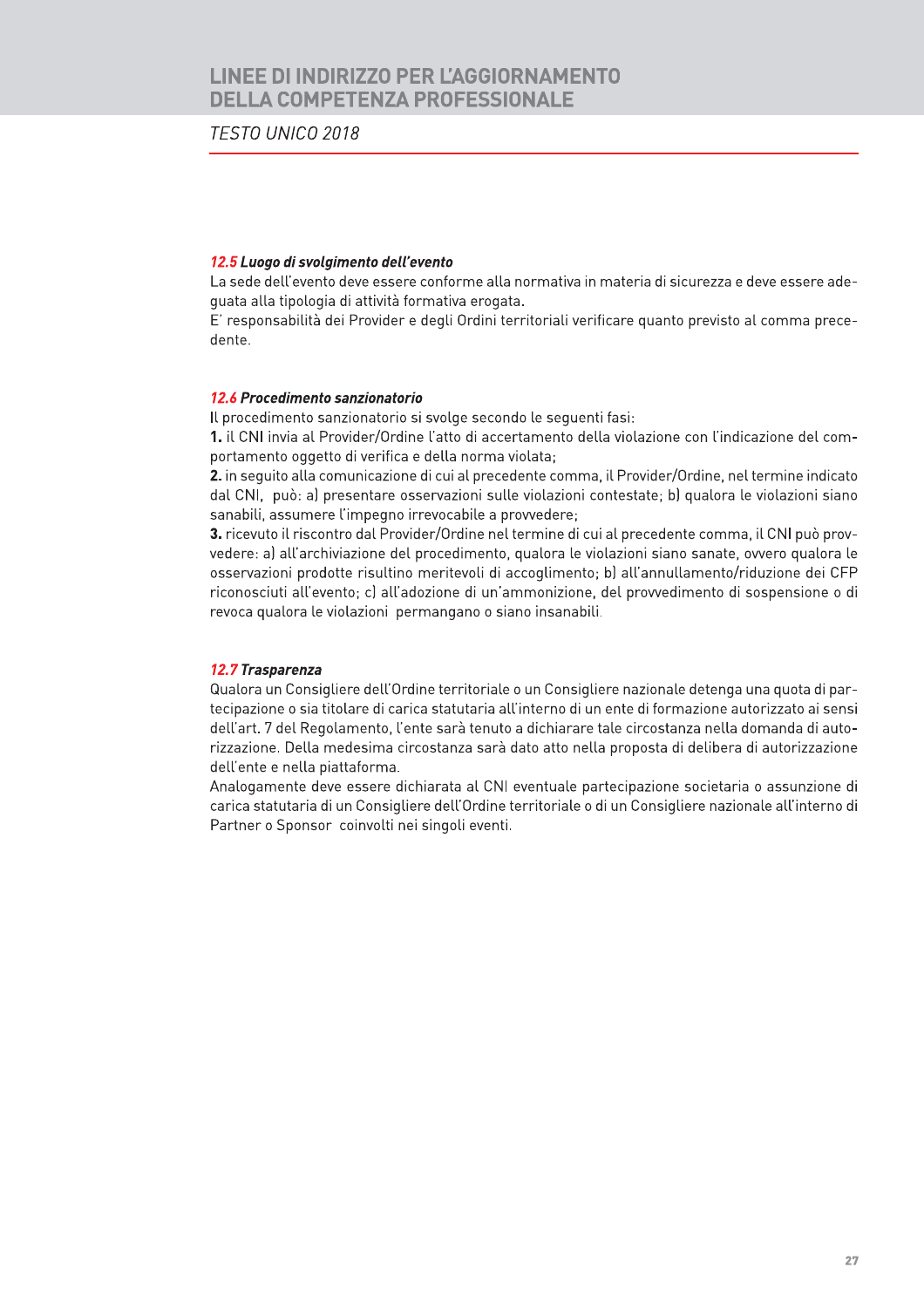### **TESTO UNICO 2018**

### **13. FAD**

La formazione a distanza (FAD) consiste nell'insieme di quelle attività formative la cui fruizione, tramite l'utilizzo delle tecnologie dell'informazione e della comunicazione e di altri strumenti e mezzi, può avvenire indipendentemente dal luogo e dal momento della loro concreta produzione.

Un evento che veda i discenti riuniti in una o più sedi formative e l'intervento del docente/i in videoconferenza deve rispondere ai requisiti e ai criteri stabiliti dal Regolamento per l'aggiornamento della competenza professionale e dalle presenti Linee di indirizzo. Il compito dell'efficace rilevazione delle presenze dei partecipanti compete agli Ordini territoriali e ai soggetti autorizzati ai sensi dell'art. 7 del Regolamento. Tali tipi di eventi non sono considerati attività di FAD.

Le modalità di svolgimento delle attività di FAD possono essere distinte, a seconda della contemporaneità o meno dell'interazione tra docente/i e discente/i, in FAD Sincrona e FAD Asincrona.

#### - FAD Sincrona

Per FAD Sincrona si intende una situazione di relazione formativa, in cui docente/i e discente/i comunicano da luoghi diversi, ma contemporaneamente.

Nella FAD Sincrona vi è dunque l'interazione tra docente/i e discente/i, mediata dallo strumento telematico.

### - FAD Asincrona

Per FAD Asincrona si intende una situazione di relazione formativa in cui i contenuti sono fruiti in autoformazione. La mancanza di contemporaneità tra il momento dell'erogazione o produzione dei contenuti e il momento della loro fruizione da parte dell'utente determina una delimitazione dell'interazione tra docente/docenti e discente/discenti alle richieste di chiarimenti, approfondimenti, etc eventualmente effettuati dal discente anche utilizzando il Tutor ed il forum di cui al punto 13.2.1.

Tutte le attività di FAD devono contemplare la presenza di un Tutor e di un Mentor (così come definiti al successivo punto 13.1, in grado di interagire con gli utenti in tempo reale, nel caso di FAD Sincrona, oppure a distanza di un breve intervallo temporale (di durata non superiore a quanto stabilito nella proposta di attivazione del corso), nel caso di FAD Asincrona.

#### 13.1 Definizioni attinenti alla FAD

Tutor: figura professionale dedicata al supporto "logistico" ai partecipanti ad un corso di formazione a distanza. Rientra nelle responsabilità di un Tutor la gestione di attività quali l'utilizzo della piattaforma, la dinamica della interazione tra discenti, la pianificazione di eventuali attività "sincrone", la gestione dell'apprendimento.

Mentor: figura professionale dedicata al supporto "scientifico" ai partecipanti ad un corso di formazione a distanza. Rientrano nelle responsabilità di un Mentor la perfetta conoscenza dei contenuti oggetto della formazione e la gestione di eventuali approfondimenti necessari o utili ai fini della piena comprensione degli argomenti.

LMS (On-line Learning Management System o Sistema di Gestione della formazione a distanza): insieme degli strumenti hardware e software e delle infrastrutture di rete necessarie alla gestione delle attività coinvolte in un sistema di Formazione a Distanza. Tale sistema deve offrire servizi atti a valutare e riportare la preparazione raggiunta, registrando il percorso compiuto dal discente, e consentire: la gestione degli studenti e della programmazione dei corsi, la verifica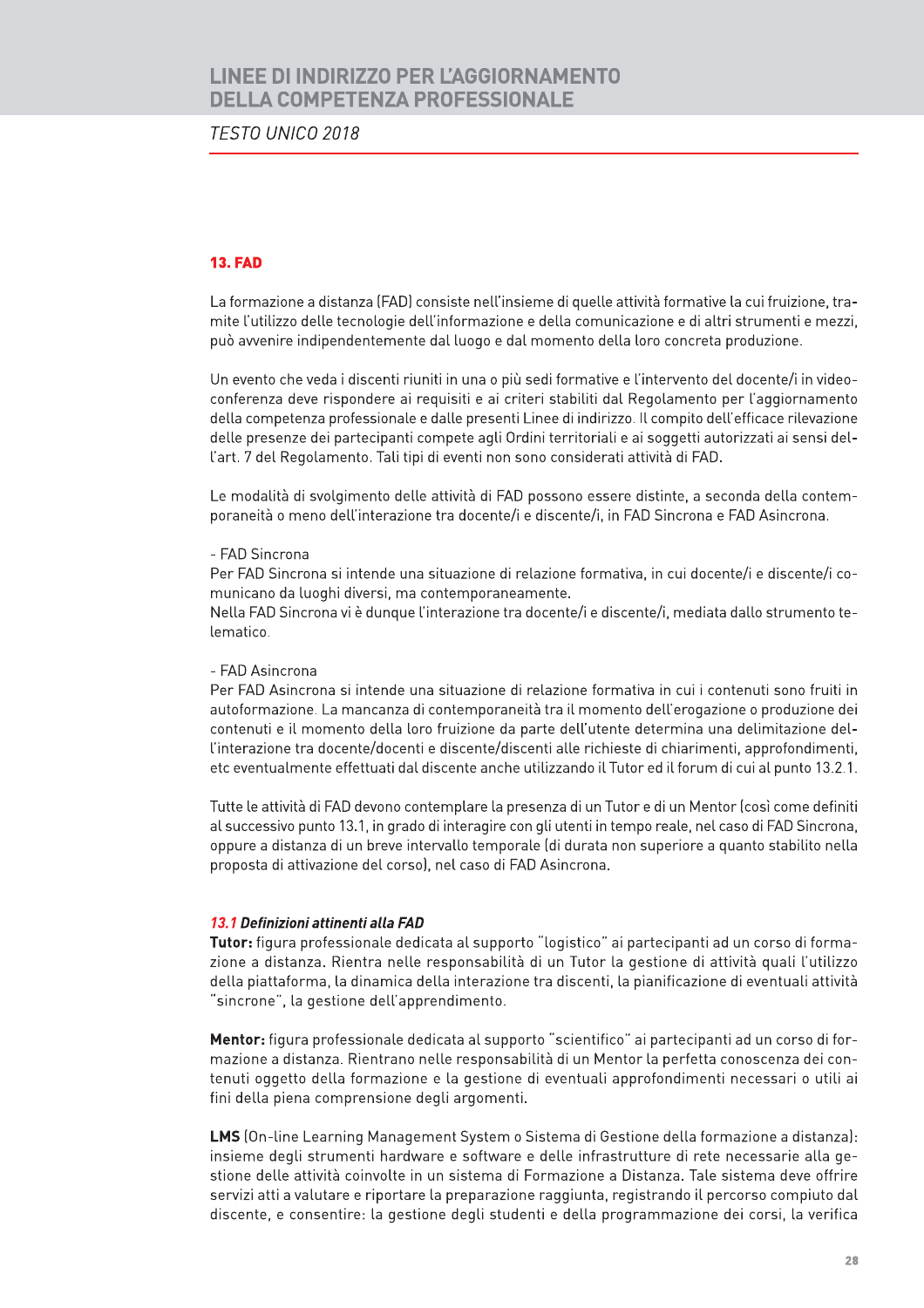**TESTO UNICO 2018** 

della preparazione degli studenti, il monitoraggio e tracciamento delle attività di questi ultimi.

**SCORM** (Shareable Content Object Reference Model o Modello di Riferimento per gli Oggetti di Contenuto Condivisibile): standard di riferimento software per la generazione di oggetti didattici. Si tratta di una raccolta di specifiche tecniche che consente, primariamente, lo scambio di contenuti digitali in maniera indipendente dalla piattaforma, tramite la definizione delle specifiche relative al riutilizzo, tracciamento e catalogazione degli atomi informativi con i quali vengono strutturati i corsi.

Accesso profilato: possibilità di accedere ad un sistema informatico con un profilo utente predefinito. ovvero con un account corrispondente a un insieme di informazioni relative all'utente (ad esempio: nome e cognome, iscrizione a corso X, con ruolo di studente, docente, Tutor, manager, ecc.).

Tracciabilità: insieme di funzioni di cui deve essere dotato un LMS per garantire la documentazione di ogni singola azione compiuta in un qualsiasi momento di attività di un corsista nell'uso dello stesso sistema e dei contenuti da esso veicolati. Tempo, durata, ip di accesso, completamento, risultati di prove calcolate, ecc. sono alcuni dei dati che vengono regolarmente tracciati da un LMS.

### 13.2 Requisiti generali delle attività di formazione professionale continua a distanza per l'apprendimento non formale

Rispetto alle equivalenti attività di tipo frontale, i corsi erogati in modalità FAD devono possedere i seguenti requisiti aggiuntivi:

- accesso profilato, così come definito al precedente punto 13.1;
- tracciabilità del percorso effettuato, così come definito al precedente punto 13.1;
- verifica dell'apprendimento secondo i successivi punti 13.2.2 e 13.2.3;
- una articolazione didattica (programma dei contenuti);

- un forum dedicato all'interazione didattica tra i discenti e tra discenti e Mentor e/o Tutor del corso:

- Il tempo di risposta per eventuali chiarimenti richiesti dal discente al Mentor/Tutor non deve superare le 48 ore (escluso giorni festivi e prefestivi);

- una dispensa o altro materiale didattico, non modificabile, scaricabile dal discente e utilizzabile per rielaborare i contenuti presentati durante il corso;

- ogni corso o modulo del corso dovrà essere realizzato in conformità allo standard SCORM "Shareable Content Object Reference Model" ("Modello di Riferimento per gli Oggetti di Contenuto Condivisibile") versione 1.2 o superiore al fine di garantire il tracciamento della fruizione degli oggetti didattici ad opera del Learning Management System utilizzato dal soggetto richiedente;

ogni corso dovrà essere strutturato in un numero variabile di lezioni (Learning Object), anche organizzate in moduli, della durata massima di 15 minuti, aventi senso compiuto e attinenza ad uno specifico argomento tecnico-scientifico:

- il soggetto erogatore dovrà garantire la disponibilità, in forza di contratti di licenza d'uso, di hosting o noleggio, di un sistema/piattaforma di gestione della formazione (LMS) in grado di certificare per ciascun discente il completamento delle attività didattiche proposte, la partecipazione attiva al corso, la tracciabilità di ogni azione svolta durante il collegamento al sistema, il superamento delle prove di autovalutazione intermedie e/o finali dei corsi;

- per considerare conclusa l'attività formativa da parte dei discenti, il soggetto erogatore dovrà verificare l'effettivo completamento del 100% delle attività didattiche richieste al corsista e il superamento dei test di verifica dell'apprendimento.

I corsi erogati in modalità FAD devono prevedere una verifica dell'apprendimento del discente, con relativo obbligo di superamento per almeno l'80% dei quesiti somministrati a tal fine. I test di verifica dell'apprendimento devono presentare le seguenti caratteristiche: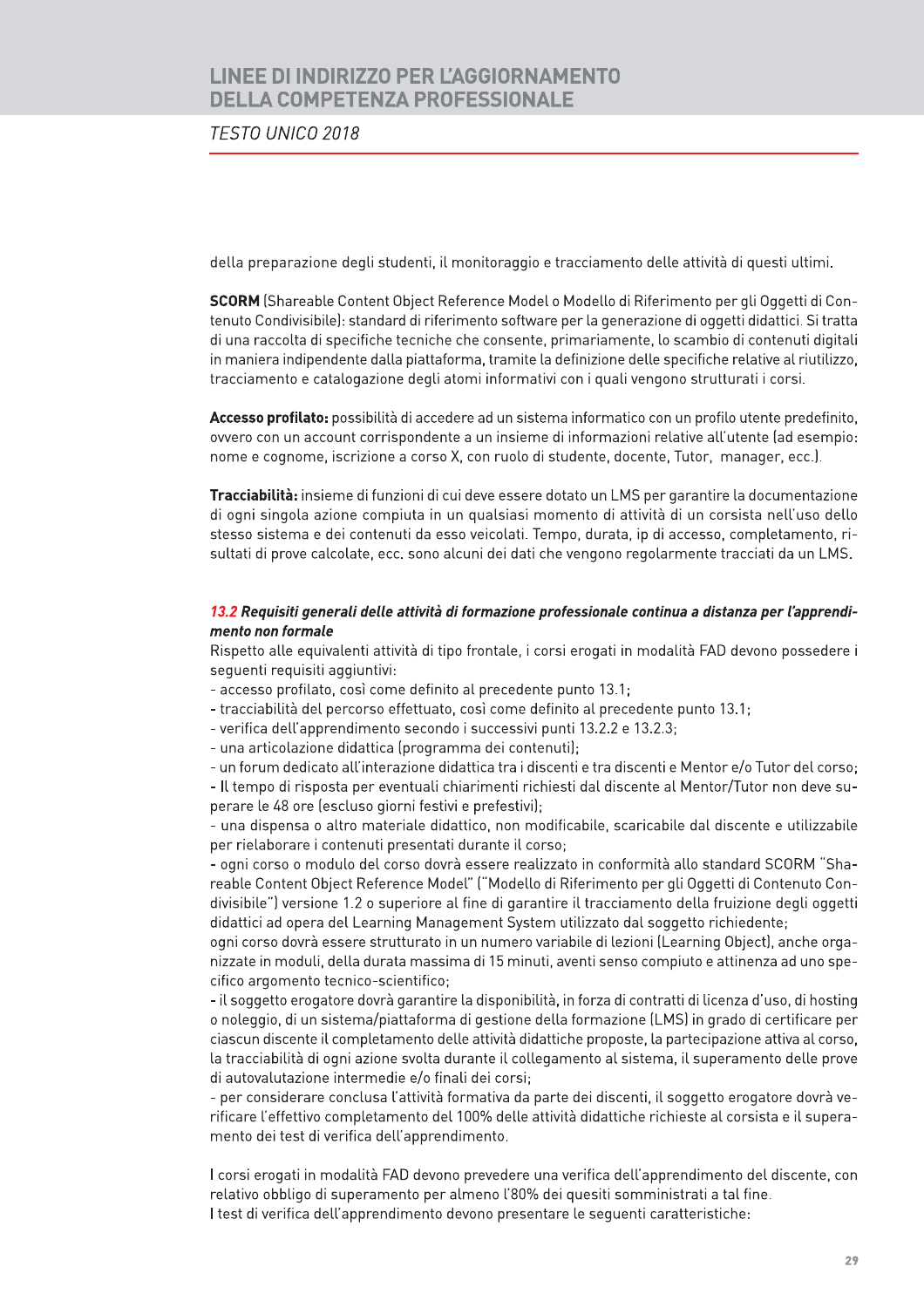### **TESTO UNICO 2018**

- n.8 domande per ogni CFP riconosciuto;

- salvo che per particolari argomenti, struttura a risposta multipla, con almeno quattro opzioni di risposta. Non sono ammesse risposte che riducano l'effettivo numero di opzioni (ad esempio: "nessuna delle risposte precedenti", "tutte le risposte precedenti", "risposte palesemente errate"..); - somministrazione casuale per ogni diverso accesso al test di verifica e sequenza casuale delle

possibili risposte previste per ogni singola domanda;

- in caso di mancato superamento del test di verifica dell'apprendimento, deve essere prevista la possibilità di ripetere il test per massimo altre due volte con domande diverse da quelle già proposte per almeno il 20%;

- per le risposte errate è possibile indicare la soluzione solo se le relative domande non vengono riproposte nei due tentativi successivi;

- in caso di mancato superamento del test dopo i tre tentativi previsti, anche non consecutivi, occorre iniziare di nuovo a seguire le lezioni ripartendo dal modulo successivo all'ultimo test superato;

- durante la fruizione del corso all'utente non deve essere fornito materiale didattico che possa essere d'ausilio per rispondere ai quesiti. Il materiale dovrà essere reso disponibile successivamente al completamento del corso:

durante la fruizione del corso non deve essere possibile attivare funzioni di avanzamento veloce, che consentano di terminare il modulo prima del tempo previsto in fase di riconoscimento dei CFP. Tale funzione può essere consentita solo dopo che il modulo è stato completato;

- non è possibile riconoscere CFP per corsi strutturati come una semplice sequenza di slides/pdf senza alcuna interattività o supporto multimediale;

- deve essere assicurato un sistema di verifica della continua ed effettiva partecipazione del discente alla fruizione del corso proponendo in modo casuale, almeno una volta ogni 20 minuti, una domanda attinente all'argomento del corso che necessiti, per la risposta, di un intervento del discente. La comparsa a video della domanda non deve essere annunciata da alcun segnale sonoro o visivo. Il tempo a disposizione per rispondere al quesito deve essere non superiore a 30 secondi. In caso di risposta errata o non pervenuta il discente è tenuto a seguire la lezione dall'inizio.

Deve essere consentito al discente di effettuare la verifica dell'apprendimento, secondo le modalità previste, entro e non oltre 6 mesi dalla data di rilascio delle credenziali di accesso.

Alle attività di FAD sono assegnati CFP secondo i criteri stabiliti nell'Allegato A del Regolamento (1 ora = 1 CFP). Saranno escluse dal conteggio le parti non strettamente didattiche, le fasi di presentazione del corso e le verifiche dell'apprendimento.

Al fine del riconoscimento dei CFP ai singoli eventi formativi a distanza, gli Ordini territoriali (per le attività di FAD organizzate ex art. 4, comma 2 del Regolamento) e le associazioni di iscritti agli Albi o altri soggetti (per le attività di FAD organizzate ex art. 4, comma 4 del Regolamento) devono trasmettere al CNI, attraverso l'apposita piattaforma informatica, le sequenti informazioni aggiuntive, rispetto a quelle già previste per la tipologia di evento frontale:

- il programma completo dell'attività formativa interessata, comprensivo della suddivisione in moduli e della corrispondente ripartizione dei relatori;

- curricula di tutti i soggetti coinvolti nell'attività didattica per le figure previste (docenti, responsabile scientifico, Tutor e Mentor);

- un rapporto tecnico, che descriva nel dettaglio le caratteristiche della piattaforma tecnologica, le modalità di trasferimento dei contenuti didattici e gli strumenti predisposti per il controllo dell'effettiva partecipazione degli utenti e della tracciabilità;

- il numero totale di domande previsto per la verifica dell'apprendimento del discente e la percentuale di domande esatte necessaria per il superamento della stessa verifica;

- il numero totale di domande da cui attingere per strutturare in modo random i singoli test sia in-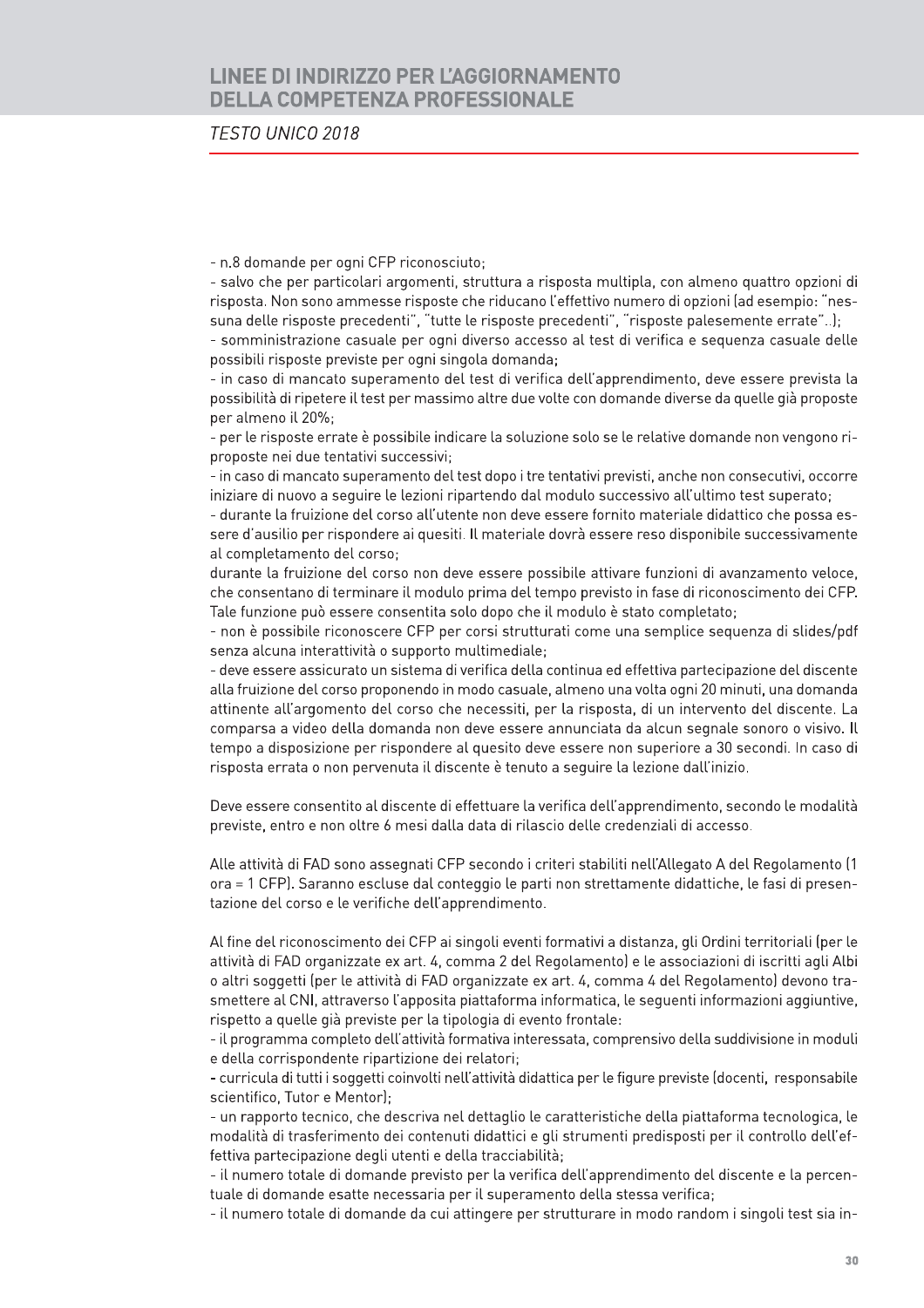### **TESTO UNICO 2018**

termedi che finali:

- i requisiti minimi tecnologici necessari ai singoli partecipanti per sequire il corso;

- credenziali di accesso (o sistemi equivalenti) per consentire al CNI di visionare il corso nella sua completezza, Le credenziali di accesso devono essere specificatamente create per il singolo corso. Non verranno accettate credenziali che non consentano un accesso immediato al corso o che si riferiscono ad un elenco di corsi:

- con le credenziali di accesso di cui sopra deve essere consentito al CNI di poter visionare qualunque modulo senza la necessità di visionare i precedenti. Allo stesso modo deve essere consentito di accedere ai singoli test di esame sia essi intermedi che finali senza la necessità di visionare i singoli moduli:

- credenziali di accesso che consentano al CNI di visionare la fruibilità del corso come un qualunque discente.

Le richieste di assegnazione di CFP per singole attività di FAD saranno esaminate dal CNI entro 40 giorni lavorativi dal loro ricevimento.

Una volta che il CNI ha riconosciuto CFP all'evento, questo può essere reso disponibile per le iscrizioni per massimo 12 mesi. In caso di interventi legislativi/normativi che hanno forte impatto sull'argomento trattato, il CNI può sospendere il corso e richiedere un aggiornamento dei contenuti didattici

Trascorsi i 12 mesi indicati al punto precedente per prorogare di ulteriore periodo non superiore a 12 mesi è necessario inoltrare al CNI una nuova istanza contenente una relazione che attesti l'attualità dei contenuti didattici sia dal punto di vista normativo/legislativo che tecnologico rispetto alla materia trattata.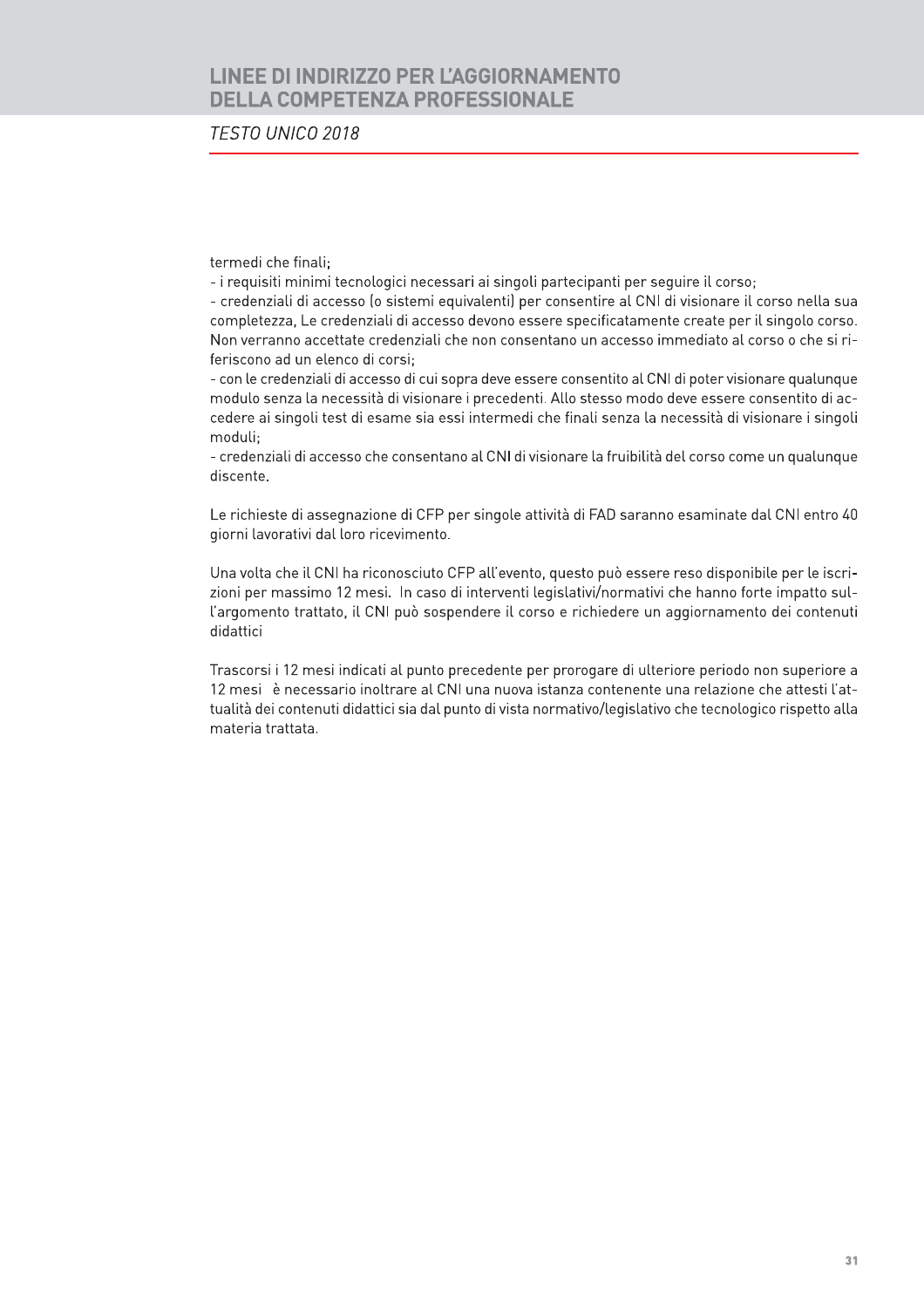TESTO UNICO 2018

**14. ENTRATA IN VIGORE** 

(cfr. art. 13 Regolamento)

Le presenti Linee di Indirizzo annullano e sostituiscono le precedenti a partire dal 1º gennaio 2018.